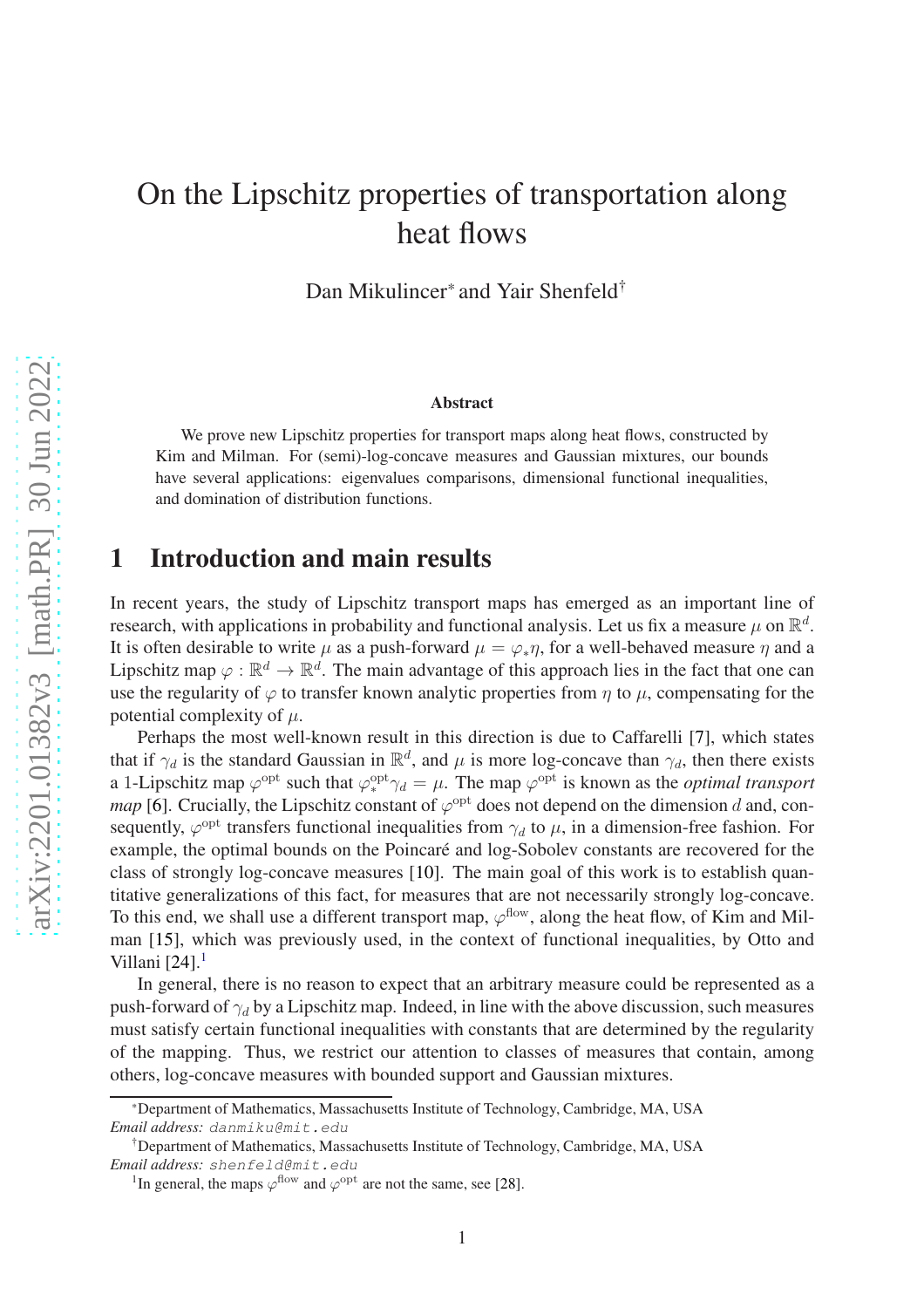We now turn to discuss, in greater detail, the types of measures for which our results shall hold. First, we consider log-concave measures with support contained in a ball of radius D. It is a classical fact that these measures satisfy Poincaré  $[25]$  and log-Sobolev  $[11]$  inequalities with constants of order D. For this reason, Kolesnikov raised the question of whether, in this setting, the optimal transport map  $\varphi^{\text{opt}}$  is  $O(D)$ -Lipschitz [\[17,](#page-16-4) Problem 4.3]. Up to now, the best known estimate, in [\[17,](#page-16-4) Theorem 4.2], gave a Lipschitz constant that is of order  $\sqrt{d}D$ . One of our main contributions is to close this gap, for the map  $\varphi^{\text{flow}}$ . In fact, we prove a stronger result that captures a trade-off between the convexity of  $\mu$  and the size of its support.

In the sequel, for  $\kappa \in \mathbb{R}$  (possibly negative), we say that  $\mu$  is  $\kappa$ -log-concave if its support is convex and, for  $\mu$ -almost every x, its density satisfies,

$$
-\nabla^2 \log\left(\frac{d\mu}{dx}(x)\right) \succeq \kappa \mathbf{I}_d.
$$

<span id="page-1-0"></span>**Theorem 1.** Let  $\mu$  be a  $\kappa$ -log-concave probability measure on  $\mathbb{R}^d$ , and set  $D := \text{diam}(\text{supp}(\mu)).$ Then, for the map  $\varphi^{\text{flow}} : \mathbb{R}^d \to \mathbb{R}^d$ , which satisfies  $\varphi_*^{\text{flow}} \gamma_d = \mu$ , the following holds:

*1. If* κ > 0 *then,*

$$
\|\nabla \varphi^{\text{flow}}(x)\|_{\text{op}} \le \frac{1}{\sqrt{\kappa}},
$$

*for* µ*-almost every* x*.*

*2. If*  $\kappa D^2 < 1$  *then.* 

$$
\|\nabla \varphi^{\text{flow}}(x)\|_{\text{op}} \le e^{\frac{1-\kappa D^2}{2}}D,
$$

*for* µ*-almost every* x*.*

Item 1 of Theorem [1](#page-1-0) follows from the result of Kim and Milman [\[15\]](#page-16-0), and is analogous to Caffarelli's result [\[7\]](#page-15-0). Item 2 improves and generalizes the bound in Item 1 in two ways:

- When  $\kappa > 0$  and  $\kappa D^2 < 1$ , since  $e^{\frac{1-\kappa D^2}{2}} D < \frac{1}{\sqrt{2}}$  $\frac{1}{\kappa}$ , Item 2 offers a strict improvement of the Lipschitz constant in Caffarelli's result.
- When  $\kappa \leq 0$ , Theorem [1](#page-1-0) provides a Lipschitz transport map for measures that are not strongly log-concave. In particular, the case  $\kappa = 0$  is precisely the setting of Kolesnikov's question [\[17,](#page-16-4) Problem 4.3].

Theorem [1](#page-1-0) may also be compared with [\[9,](#page-15-3) Theorem 1.1], which studies Lipschitz properties of the optimal transport map when the target measure is a semi-log-concave perturbation of  $\gamma_d$ . We point out that the two results apply in different regimes: while our result applies to semilog-concave measures with bounded support, the result of [\[9\]](#page-15-3) requires that the support of the measure is the entire  $\mathbb{R}^d$ .

The other type of measures we consider are Gaussian mixtures of the form  $\mu = \gamma_d * \nu$ , where  $\nu$  has bounded support. It was recently shown that these measures satisfy several dimension-free functional inequalities [\[3,](#page-15-4) [8,](#page-15-5) [30\]](#page-17-1). As we shall show, this phenomenon can be better understood and further strengthened by establishing the existence of a Lipschitz transport map.

<span id="page-1-1"></span>**Theorem 2.** Let  $\nu$  be a probability measure on  $\mathbb{R}^d$  with  $\text{diam}(\text{supp}(\nu)) \leq R$  and consider  $\mu = \gamma_d * \nu$ . Then, for the map  $\varphi^{\text{flow}} : \mathbb{R}^d \to \mathbb{R}^d$ , which satisfies  $\varphi^{\text{flow}}_* \gamma_d = \mu$ ,

$$
\|\nabla \varphi^{\text{flow}}(x)\|_{\text{op}} \le e^{\frac{R^2}{2}},
$$

*for almost every*  $x \in \mathbb{R}^d$ .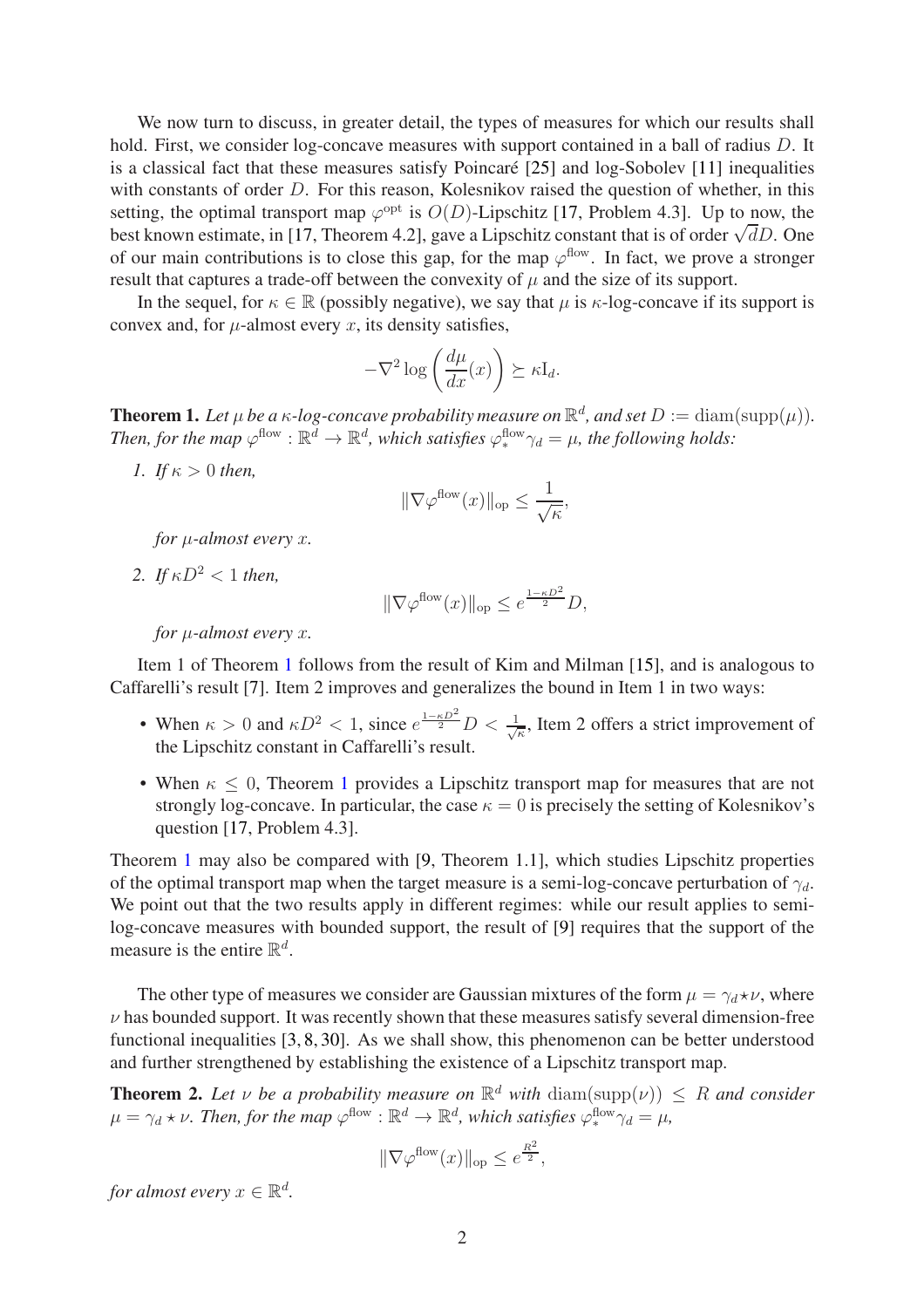As mentioned above, the proofs of Theorems [1](#page-1-0) and [2](#page-1-1) follow from the analysis of Kim and Milman [\[15\]](#page-16-0). The main result of [\[15\]](#page-16-0) is a generalization of Caffarelli's result that establishes Lipschitz properties of  $\varphi^{\text{flow}}$ , under an appropriate symmetry assumption. We shall extend the analysis to the classes of measures considered in Theorems [1](#page-1-0) and [2.](#page-1-1) A similar, but in some sense orthogonal to this work, extension was recently performed by Klartag and Putterman [\[16,](#page-16-5) Section 3] where the authors considered transportation from  $\mu$  to  $\mu \star \gamma_d$ . We also mention the concurrent work of Neeman in [\[22\]](#page-16-6), which, using a similar method to one presented here, studied Lipschitz properties of bounded perturbations of the Gaussians, generalizing [\[9\]](#page-15-3). In the broader context, a similar map was recently used in [\[1\]](#page-15-6).

Both of the results presented above deal with Lipschitz transport maps that push-forward the standard Gaussian. As discussed, and as we shall demonstrate, the existence of such maps is important for applications. However, one could also ask the reverse question: for which measures  $\mu$  do we have  $\gamma_d = \varphi_* \mu$ , with  $\varphi$  Lipschitz?

To answer this question we introduce the class of  $\beta$ -semi-log-convex measures, as measures  $\mu$  on  $\mathbb{R}^d$ , which satisfy,

$$
-\nabla^2 \log \left(\frac{d\mu}{dx}(x)\right) \preceq \beta I_d,
$$

for some  $\beta > 0$ . It follows from the definition that  $\text{supp}(\mu) = \mathbb{R}^d$  (which is why  $\beta > 0$ ). In some sense, this is a complementary notion to being  $\kappa$ -log-concave. Our next result makes this intuition precise.

<span id="page-2-0"></span>**Theorem 3.** Let  $\beta > 0$  and let  $\mu$  be a  $\beta$ -semi-log-convex probability measure on  $\mathbb{R}^d$ . Then, for *the inverse map*  $(\varphi^{flow})^{-1} : \mathbb{R}^d \to \mathbb{R}^d$ , which satisfies  $(\varphi^{flow})_*^{-1}\mu = \gamma_d$ ,

$$
\|\nabla(\varphi^{\text{flow}})^{-1}(x)\|_{\text{op}} \le \sqrt{\beta},
$$

*for almost every*  $x \in \mathbb{R}^d$ .

Let us remark that the same question was previously addressed in [\[17,](#page-16-4) Theorem 2.2], which expanded upon Caffarelli's original proof, and obtained the same Lipschitz bounds, for  $(\varphi^{\rm opt})^{-1}$ . Thus, Theorem [3](#page-2-0) gives a more complete picture by proving the analogous result for the map  $(\varphi^{\text{flow}})^{-1}.$ 

Transport along heat flows and the Brownian transport map. It is tempting to compare Theorems [1](#page-1-0) and [2](#page-1-1) to the recent construction in [\[20\]](#page-16-7) of the Brownian transport map. The results apply in similar settings, and the asymptotic dependencies on all parameters are essentially the same. However, as we shall explain, the results are not strictly comparable.

The constructions are qualitatively different: the domain of the Brownian transport map is the infinite-dimensional Wiener space, in contrast to the finite-dimensional domain afforded by the above theorems. Since the Gaussian measure, also in infinite dimensional Wiener space, satisfies numerous functional inequalities with dimension-free constants, realizing a measure on  $\mathbb{R}^d$  as a push-forward of the Wiener measure turns out to be satisfactory for many applications. However, there are some applications that require a map between equal dimensions, which explains the need for the present work. We expand on such applications below.

On the other hand, as demonstrated by [\[20,](#page-16-7) Theorem 1.5], in several interesting cases, the Brownian transport map is provably 'Lipschitz on average'. Bounding the averaged derivative of a transport map is an important property (related to the Kannan-Lovász-Simonovits conjecture [\[14\]](#page-16-8) and to quantitative central limit theorems [\[20,](#page-16-7) Theorem 1.7]) that seems to be out of reach for current finite-dimensional constructions.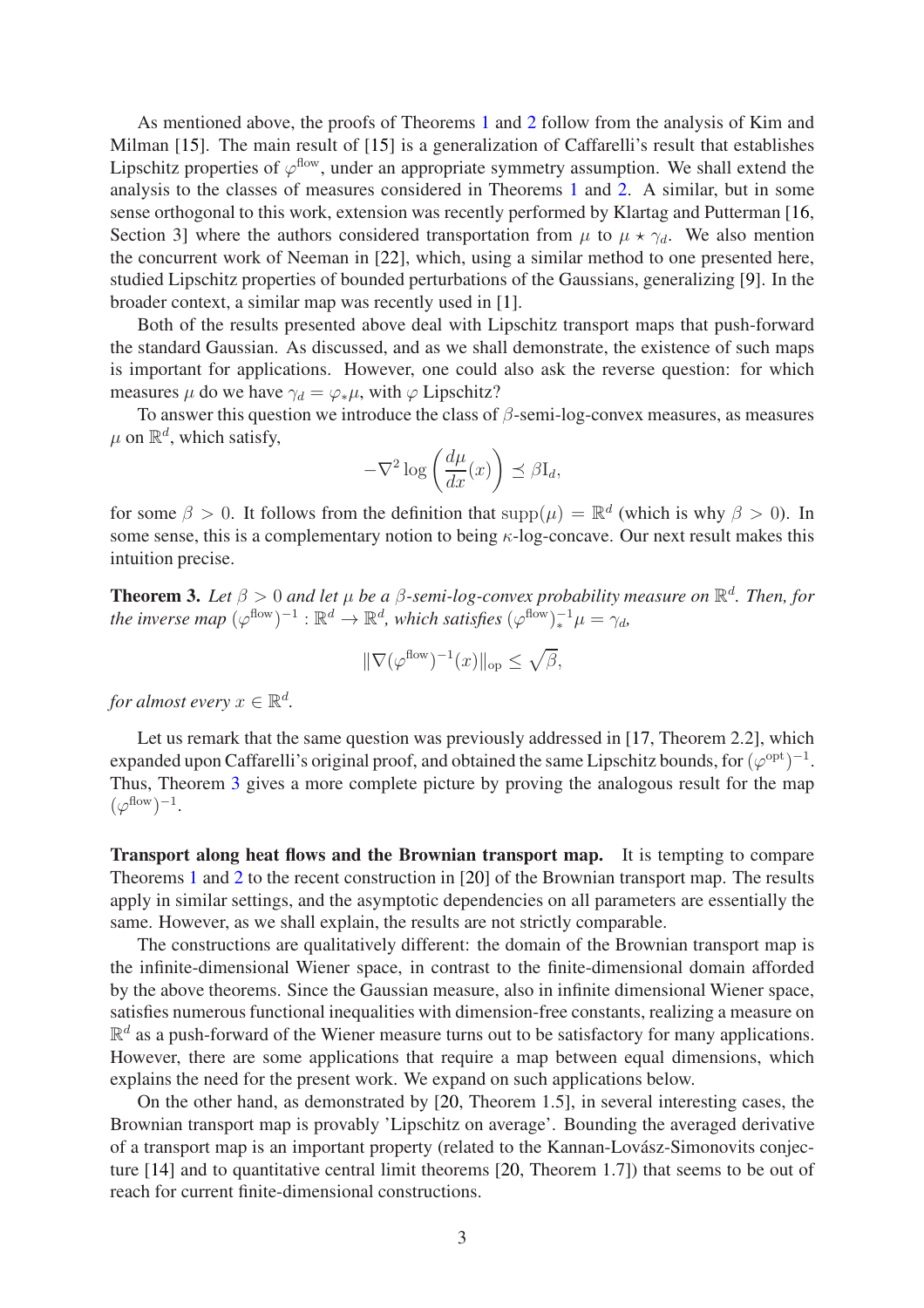Having said the above, we do note that for log-concave measures, the Lipschitz constants of the Brownian transport map [\[20,](#page-16-7) Theorem 1.1] are usually better than the ones provided by Theorem [1.](#page-1-0) For Gaussian mixtures, the roles seem to reverse, at least when  $R$  is large, as Theorem [2](#page-1-1) can be better than [\[20,](#page-16-7) Theorem 1.4].

### 1.1 Applications

As mentioned in the previous section, for some applications it is essential that the domain and image of the transport map coincide. Here we review such applications and state several new implications of Theorems [1](#page-1-0) and [2.](#page-1-1) To keep the statements concise, we will not cover applications that could be obtained by previous results, as in [\[10,](#page-15-2) [20,](#page-16-7) [21\]](#page-16-9).

#### Eigenvalues comparisons

A measure  $\mu$  is said to satisfy a Poincaré inequality if, for some constant  $C_p(\mu) \geq 0$  and every test function  $q$ ,

$$
\text{Var}_{\mu}(g) \leq C_{\text{p}}(\mu) \int_{\mathbb{R}^d} ||\nabla g||^2 d\mu.
$$

We implicitly assume that, when it exists,  $C_p(\mu)$  denotes the optimal constant. According to the Gaussian Poincaré inequality [\[2\]](#page-15-7),  $C_p(\gamma_d) = 1$ . If  $\mu = \varphi_* \gamma_d$  and  $\varphi$  is L-Lipschitz, this immediately implies  $C_{\rm p}(\mu) \leq L^2$ . Indeed,

<span id="page-3-0"></span>
$$
\operatorname{Var}_{\mu}(g) = \operatorname{Var}_{\gamma_d}(g \circ \varphi) \le \int_{\mathbb{R}^d} \|\nabla(g \circ \varphi)\|^2 d\gamma_d \le \int_{\mathbb{R}^d} \|\nabla \varphi\|_{\text{op}}^2 \left(\|\nabla g\| \circ \varphi\right)^2 d\gamma_d \le L^2 \int_{\mathbb{R}^d} \|\nabla g\|^2 d\mu.
$$
\n(1)

Note that the same argument works even if  $\varphi$  is a map between spaces of different dimensions. However, for certain generalizations of the Poincaré inequality, as we now explain, it turns out that it is beneficial for the domain of  $\varphi$  to be the same as the domain of  $\mu$ . If  $\frac{d\mu}{dx} = e^{-V}$  and we define the weighted Laplacian  $\mathcal{L}_{\mu} = \Delta - \langle \nabla, \nabla V \rangle$ , then  $C_{p}(\mu)$  corresponds to the inverse of the first non-zero eigenvalue of  $\mathcal{L}_{\mu}$ . In [\[21,](#page-16-9) Theorem 1.7], E. Milman showed that a similar argument to [\(1\)](#page-3-0) works for higher order eigenvalues of  $\mathcal{L}_{\mu}$  and  $\mathcal{L}_{\gamma_d}$ .

Since for  $\mathcal{L}_{\gamma_d}$  the multiplicities of the eigenvalues grow with the dimension d, the full power of Milman's argument requires that  $\varphi$  is a map from  $\mathbb{R}^d$  to  $\mathbb{R}^d$ . Thus, by considering the map  $\varphi$ <sup>flow</sup> from Theorems [1](#page-1-0) and [2](#page-1-1) and applying Milman's contraction principle, we immediately obtain:

**Corollary 4.** Let  $\mu$  be a probability measure on  $\mathbb{R}^d$  and let  $\lambda_i(\mathcal{L}_{\mu})$  *(resp.*  $\lambda_i(\mathcal{L}_{\gamma d})$ *)* stand for the  $i^{\text{th}}$  eigenvalue of  $\mathcal{L}_{\mu}$  (resp.  $\mathcal{L}_{\gamma_d}$ ). Then,

*1. If*  $\mu$  *is*  $\kappa$ *-log-concave,*  $D := \text{diam}(\text{supp}(\mu))$ *, and*  $\kappa D^2 < 1$ *,* 

$$
\frac{1}{e^{1-\kappa D^2}D^2}\lambda_i(\mathcal{L}_{\gamma_d}) \leq \lambda_i(\mathcal{L}_{\mu}).
$$

2. If  $\mu = \gamma_d * \nu$  and  $\text{diam}(\text{supp}(\nu)) \leq R$ , then

$$
\frac{1}{e^{R^2}}\lambda_i(\mathcal{L}_{\gamma_d}) \leq \lambda_i(\mathcal{L}_{\mu}).
$$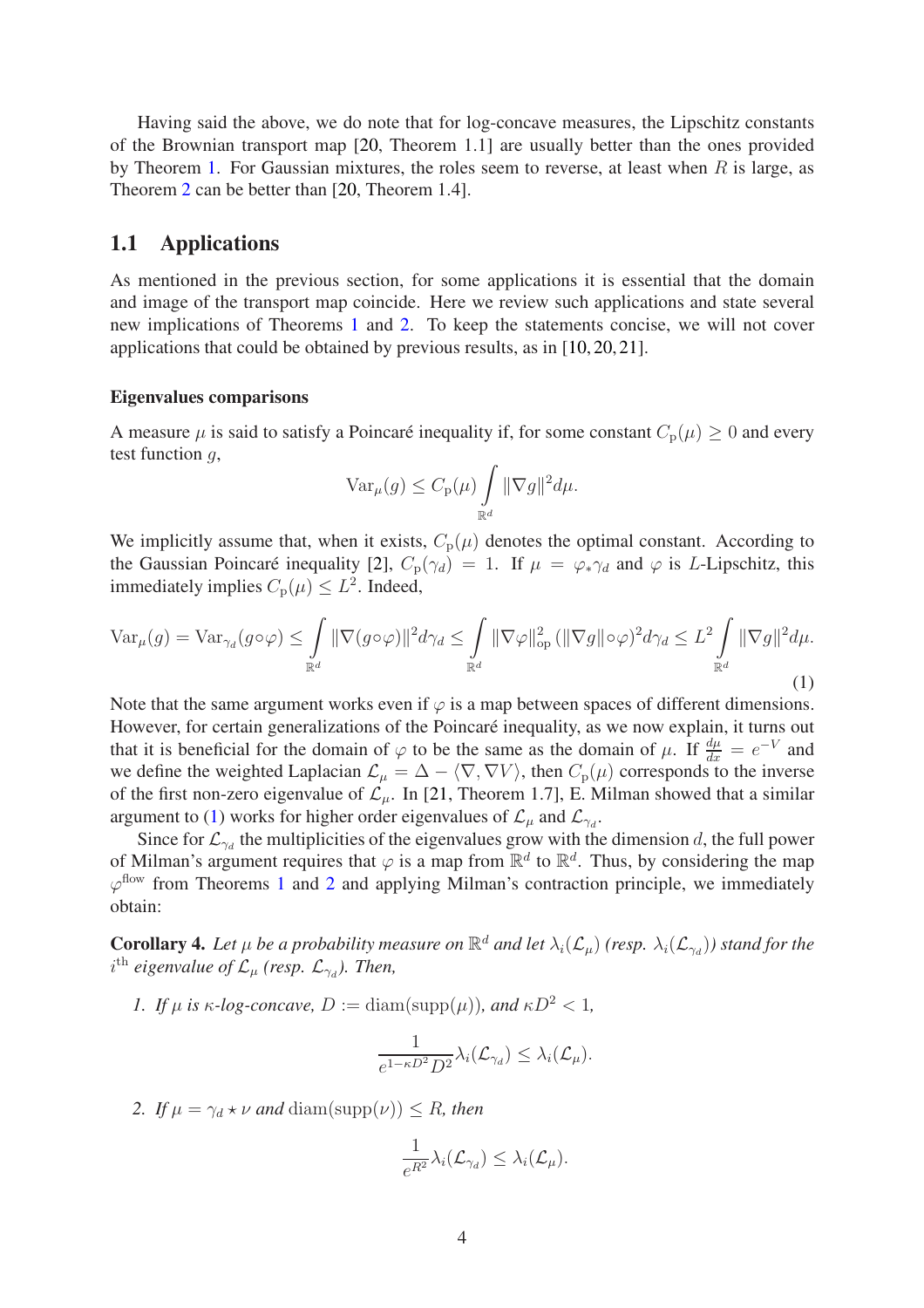### Dimensional functional inequalities

Another direction for improving and generalizing the Poincaré inequality goes through dimensional functional inequalities, as in [\[4\]](#page-15-8).

Let us give a first example, in the form of the dimensional Gaussian log-Sobolev inequality [\[2\]](#page-15-7), which is a strict improvement over the logarithmic Sobolev inequality. For  $g : \mathbb{R}^d \to \mathbb{R}_+$ we define its entropy relative to  $\mu$  as

$$
\operatorname{Ent}_{\mu}(g) := \int\limits_{\mathbb{R}^d} \log(g)gd\mu - \log\left(\int\limits_{\mathbb{R}^d} g d\mu\right) \int\limits_{\mathbb{R}^d} g d\mu.
$$

For  $\gamma_d$ , the following holds:

$$
\text{Ent}_{\gamma_d}(g) \le \frac{d}{2} \log \left( 1 + \frac{1}{d} \int\limits_{\mathbb{R}^d} \frac{\|\nabla g\|^2}{g} d\gamma_d \right).
$$

With the same argument as in [\(1\)](#page-3-0), and since the logarithm is monotone, we have the corollary:

**Corollary 5.** Let  $\mu$  be a probability measure on  $\mathbb{R}^d$  and let  $g : \mathbb{R}^d \to \mathbb{R}_+$  be a test function. *Then,*

*1. If*  $\mu$  *is*  $\kappa$ *-log-concave,*  $D := \text{diam}(\text{supp}(\mu))$ *, and*  $\kappa D^2 < 1$ *,* 

$$
\operatorname{Ent}_{\mu}(g) \le \frac{d}{2} \log \left( 1 + \frac{e^{1-\kappa D^2} D^2}{d} \int_{\mathbb{R}^d} \frac{\|\nabla g\|^2}{g} d\mu \right).
$$

*2. If*  $\mu = \gamma_d * \nu$  *and* diam(supp( $\nu$ )) < *R, then* 

$$
\operatorname{Ent}_{\mu}(g) \le \frac{d}{2} \log \left( 1 + \frac{e^{R^2}}{d} \int\limits_{\mathbb{R}^d} \frac{\|\nabla g\|^2}{g} d\mu \right).
$$

Another example is the dimensional weighted Poincaré inequality which appears in [\[5,](#page-15-9) Corrolary 5.6], according to which,

<span id="page-4-0"></span>
$$
\text{Var}_{\gamma_d}(g) \le \frac{d(d+3)}{d-1} \int_{\mathbb{R}^d} \frac{\|\nabla g(x)\|^2}{1 + \|x\|^2} d\gamma_d(x). \tag{2}
$$

For certain test functions, this is a strict improvement of the Gaussian Poincaré inequality. When the target measure is symmetric, we can adapt the argument in [\(1\)](#page-3-0), and obtain:

**Corollary 6.** Let  $\mu$  be a symmetric probability measure on  $\mathbb{R}^d$ . Then, for any test function  $g:\mathbb{R}^d\to\mathbb{R}$ ,

*1. If*  $\mu$  *is*  $\kappa$ *-log-concave,*  $D := \text{diam}(\text{supp}(\mu))$ *, and*  $\kappa D^2 < 1$ *,* 

$$
\text{Var}_{\mu}(g) \le \frac{d(d+3)}{d-1} e^{1-\kappa D^2} D^2 \int_{\mathbb{R}^d} \frac{\|\nabla g(x)\|^2}{1 + \frac{e^{\kappa D^2 - 1}}{D^2} \|x\|^2} d\mu(x).
$$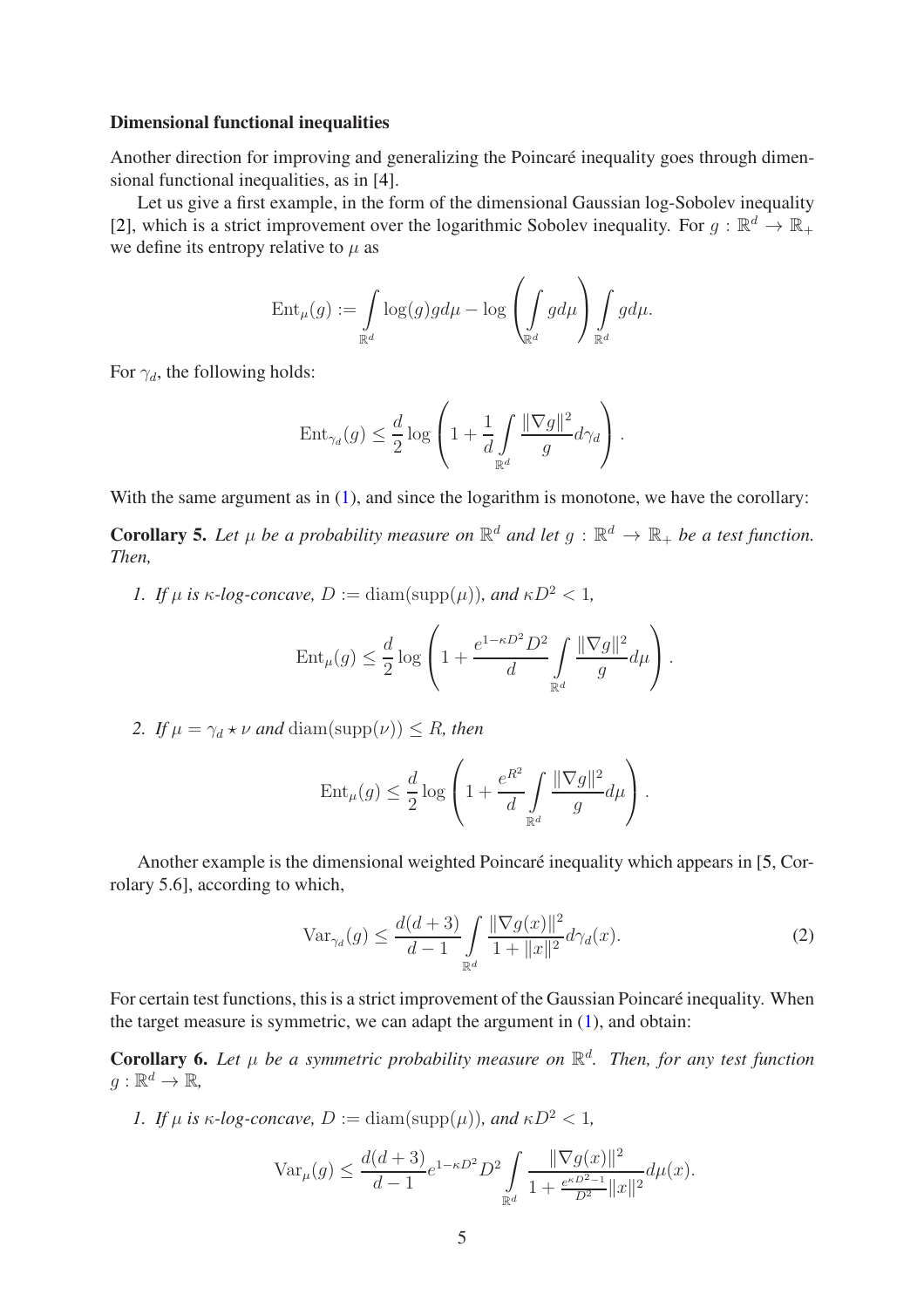2. If  $\mu = \gamma_d * \nu$  *and* diam(supp( $\nu$ ))  $\leq R$ ,

$$
\text{Var}_{\mu}(g) \le \frac{d(d+3)}{d-1} e^{R^2} \int_{\mathbb{R}^d} \frac{\|\nabla g(x)\|^2}{1 + e^{-R^2} \|x\|^2} d\mu(x).
$$

*Proof.* Suppose that  $\mu = \varphi_* \gamma_d$  where  $\varphi : \mathbb{R}^d \to \mathbb{R}^d$  is *L*-Lipschitz and satisfies  $\varphi(0) = 0$ . Then, by  $(2)$ ,

$$
\text{Var}_{\mu}(g) = \text{Var}_{\gamma_d}(g \circ \varphi) \le \frac{d(d+3)}{d-1} \int\limits_{\mathbb{R}^d}{\frac{\|\nabla (g \circ \varphi(x))\|^2}{1 + \|x\|^2} d\gamma_d} \le \frac{d(d+3)L^2}{d-1} \int\limits_{\mathbb{R}^d}{\frac{(\|\nabla g\| \circ \varphi(x))^2}{1 + \|x\|^2} d\gamma_d}.
$$

To handle the integral on the right hand side, we invoke the disintegration theorem [\[13,](#page-16-10) Theorems 1 and 2] to decompose  $\gamma_d$  along the fibers of  $\varphi$  in the following way: there exists a family of probability measures  $\{\gamma_x\}_{x\in\mathbb{R}^d}$ , such that  $\text{supp}(\gamma_x) \subset \varphi^{-1}(\{x\})$ , and satisfies

$$
\int_{\mathbb{R}^d} h(x) d\gamma_d(x) = \int_{\mathbb{R}^d} \int_{\varphi^{-1}(\{x\})} h(y) d\gamma_x(y) d\mu(x),
$$

for every test function h. Hence, taking  $h(x) = \frac{(\|\nabla g\| \circ \varphi(x))^2}{1 + \|x\|^2}$ ,

$$
\begin{split} & \int\limits_{\mathbb{R}^d} \frac{(\|\nabla g\| \circ \varphi(x))^2}{1+\|x\|^2} d\gamma_d(x) = \int\limits_{\mathbb{R}^d} \int\limits_{\varphi^{-1}(\{x\})} \frac{(\|\nabla g\| \circ \varphi(y))^2}{1+\|y\|^2} d\gamma_x(y) d\mu(x) \\ & = \int\limits_{\mathbb{R}^d} \int\limits_{\varphi^{-1}(\{x\})} \frac{\|\nabla g(x)\|^2}{1+\|y\|^2} d\gamma_x(y) d\mu(x) \leq \int\limits_{\mathbb{R}^d} \int\limits_{\varphi^{-1}(\{x\})} \frac{\|\nabla g(x)\|^2}{1+L^{-2}\|x\|^2} d\gamma_x(y) d\mu(x) \\ & = \int\limits_{\mathbb{R}^d} \frac{\|\nabla g(x)\|^2}{1+L^{-2}\|x\|^2} \left(\int\limits_{\varphi^{-1}(\{x\})} d\gamma_x(y)\right) d\mu(x) = \int\limits_{\mathbb{R}^d} \frac{\|\nabla g(x)\|^2}{1+L^{-2}\|x\|^2} d\mu(x) \end{split}
$$

where in the inequality we have used the estimate  $||y|| \ge \frac{1}{L} ||x||$  for any y such that  $\varphi(y) = x$ . Indeed, by assumption,  $\varphi(0) = 0$  and  $\varphi$  is L-Lipschitz, which immediately yields  $\|\varphi(y)\| \le$  $L||y||.$ 

Finally, when  $\mu$  is symmetric, our transport map,  $\varphi := \varphi^{\text{flow}}$ , will turn out to be odd and, hence, satisfies  $\varphi^{\text{flow}}(0) = 0$  (see Remark [8\)](#page-8-0). The result follows by combining the above calculations with Theorems [1](#page-1-0) and [2.](#page-1-1)  $\Box$ 

#### Majorization

For an absolutely continuous measure  $\mu$ , define its distribution function by

$$
F_{\mu}(\lambda) = \text{Vol}\left(\left\{x : \frac{d\mu}{dx}(x) \ge \lambda\right\}\right).
$$

We say that  $\mu$  majorizes  $\eta$ , denoted as  $\eta \prec \mu$ , if for every  $t \in \mathbb{R}$ ,

$$
\int_{t}^{\infty} F_{\eta}(\lambda) d\lambda \leq \int_{t}^{\infty} F_{\mu}(\lambda) d\lambda.
$$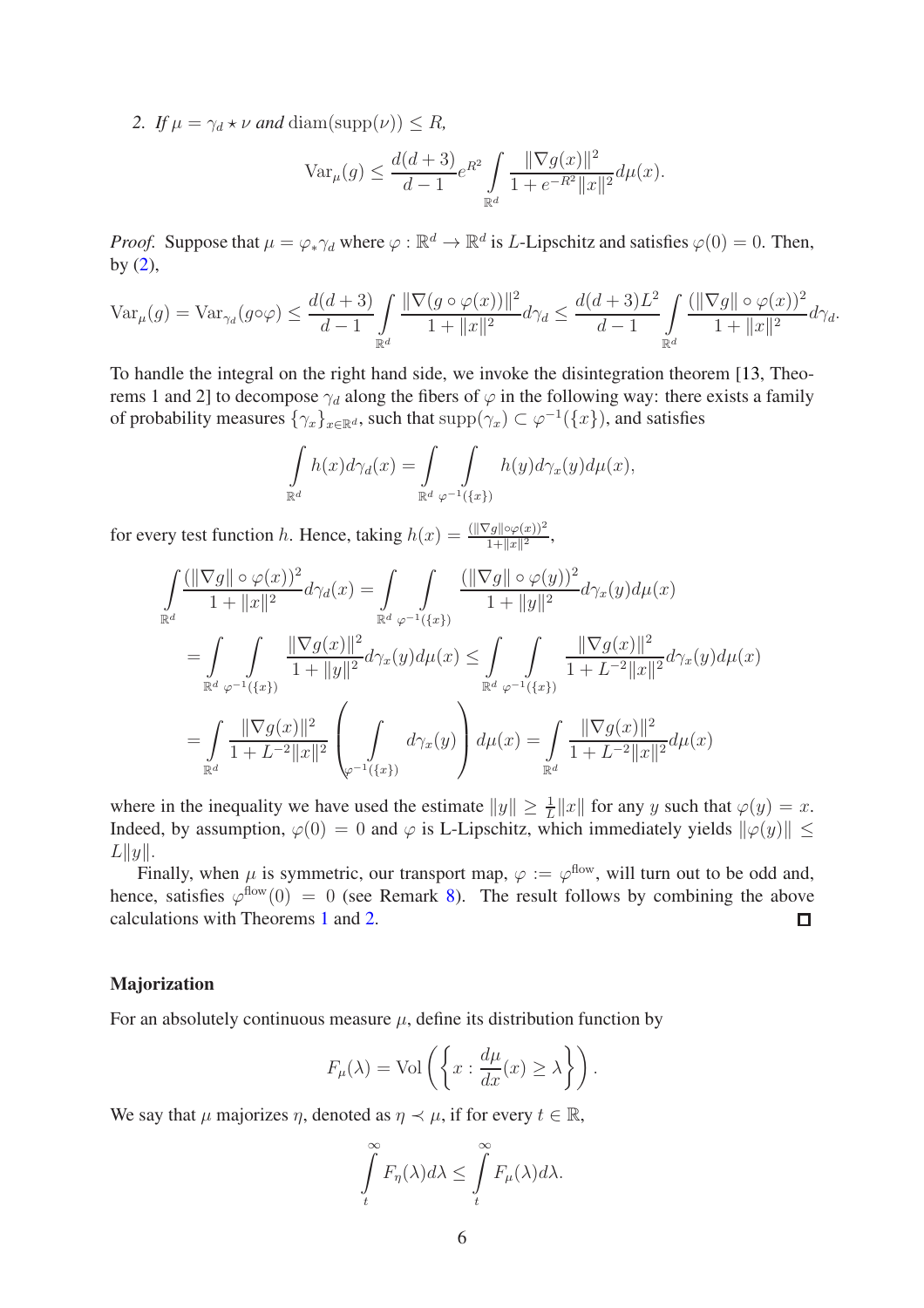In [\[19,](#page-16-11) Lemma 1.4], the following assertion is proven: If  $\mu = \varphi_* \eta$  for some  $\varphi : \mathbb{R}^d \to \mathbb{R}^d$ , and  $|\det(\nabla \varphi(x))| \leq 1$  for every  $x \in \mathbb{R}^d$ , then  $\eta \prec \mu$ .

We use the singular value decomposition to deduce the identity  $|\det(\nabla \varphi(x))| = \prod_{i=1}^{n}$ d  $\prod_{i=1} \sigma_i(\nabla \varphi(x)),$ where  $\sigma_i(\nabla \varphi(x))$  stands for the  $i^{\text{th}}$  singular value of  $\nabla \varphi(x)$ . So, we have the implication,

$$
\|\nabla \varphi(x)\|_{\text{op}} \le 1 \implies |\det(\nabla \varphi(x))| \le 1.
$$

By using Theorems [1](#page-1-0) and [2](#page-1-1) we can find regimes of parameters where  $\varphi^{\text{flow}}$  is 1-Lipschitz as required by the computation above. For log-concave measures it is enough to have a sufficiently bounded support, while for Gaussian mixtures one needs to both re-scale the variance and bound the support of the mixing measure. With this in mind, we get the following corollary:

**Corollary 7.** Let  $\mu$  be a probability measure on  $\mathbb{R}^d$ .

- *1.* If  $\mu$  is  $\kappa$ -log-concave,  $D := \text{diam}(\text{supp}(\mu))$ ,  $\kappa D^2 < 1$ , and  $e^{\frac{1-\kappa D^2}{2}} D \leq 1$ , then,  $\gamma_d \prec \mu$ .
- 2. If  $\mu = \gamma_d^a * \nu$ , where  $\gamma_d^a$  stands for the Gaussian measure with covariance  $aI_d$ , and  $\sqrt{ae}^{\frac{\text{diam}(\text{supp}(\nu))^{2}}{2a}} \leq 1$  then,

$$
\gamma_d \prec \mu.
$$

*Proof.* For the first part, the condition  $e^{\frac{1-\kappa D^2}{2}}D \leq 1$ , along with Theorem [1,](#page-1-0) ensures that the transport map  $\varphi^{\text{flow}}$  is 1-Lipschitz. The claim follows from [\[19,](#page-16-11) Lemma 1.4].

For the second part, let  $a > 0$  and  $X \sim \gamma_d^a * \nu$ , where  $\text{diam}(\text{supp}(\nu)) = R$ . Then,  $\frac{1}{\sqrt{a}}X \sim \gamma_d \star \tilde{\nu}$ , and  $\text{diam}(\text{supp}(\tilde{\nu})) \leq \frac{R}{\sqrt{a}}$  $\frac{\hbar}{a}$ . Let  $\varphi^{\text{flow}}$  be the  $e^{\frac{R^2}{2a}}$ -Lipschitz map, from Theorem [2,](#page-1-1) that transports  $\gamma_d$  to  $\gamma_d * \tilde{\nu}$ . The above argument shows that  $\sqrt{a}\varphi^{\text{flow}}$  transports  $\gamma_d$  to  $\gamma_d^a * \nu$ and the map is  $\sqrt{a}e^{\frac{R^2}{2a}}$ -Lipschitz. Thus, if  $\sqrt{a}e^{\frac{R^2}{2a}} \le 1$ , there exists a 1-Lipschitz transport map, which implies the result.

The fact that a measure majorizes the standard Gaussian has some interesting consequences. We state here one example, which appears in the proof of [\[19,](#page-16-11) Corollary 2.14]. If  $\gamma_d \prec \mu$ , then

$$
h_q(\gamma_d) \le h_q(\mu),
$$

where, for  $q > 0$ ,

$$
h_q(\mu) := \frac{\log \left( \int_{\mathbb{R}^d} \left( \frac{d\mu}{dx}(x) \right)^q dx \right)}{1 - q},
$$

is the  $q$ -Rényi entropy. So, Corollary [1](#page-1-0) allows us to bound the  $q$ -Rényi entropy from below for some measures.

Acknowledgments. We wish to thank Max Fathi, Larry Guth, Emanuel Milman, and Ramon van Handel for several enlightening comments and suggestions. We also thank the anonymous referee for carefully reading the paper and providing many helpful comments that improved this manuscript. This material is based upon work supported by the National Science Foundation under Award Number 2002022.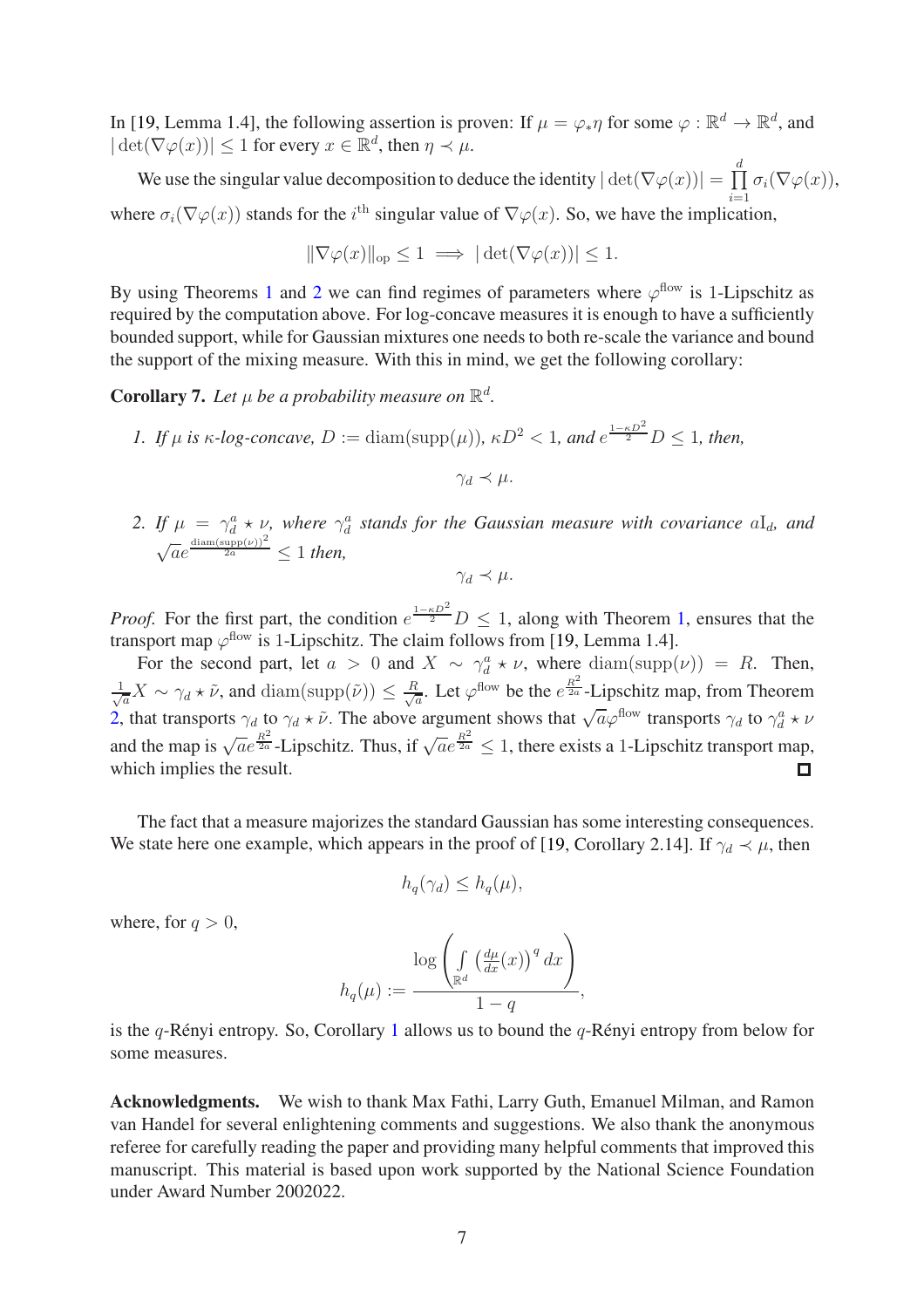# <span id="page-7-1"></span>2 Proofs

### 2.1 Preliminaries

Before proving the main results, we briefly recall the construction of the transport map from [\[15,](#page-16-0) [24\]](#page-16-1). We take an informal approach and provide a rigorous statement at the end of the section.

Let  $(Q_t)_{t\geq 0}$  stand for the Orenstein-Uhlenbeck semi-group, acting on functions  $g:\mathbb{R}^d\to\mathbb{R}$ by,

$$
Q_t g(x) = \int_{\mathbb{R}^d} g(e^{-t}x + \sqrt{1 - e^{-2t}}y) d\gamma_d(y).
$$

For sufficiently integrable g, we have, for almost every  $x \in \mathbb{R}^d$ ,

$$
Q_0 g(x) = g(x)
$$
 and  $\lim_{t \to \infty} Q_t g(x) = \mathbb{E}_{\gamma_d}[g]$ .

Now, fix  $\mu$ , a measure on  $\mathbb{R}^d$ , with  $f(x) := \frac{d\mu}{dx/d}(x)$ , and consider the measure-valued path  $\mu_t := (Q_t f) \gamma_d$ . We have  $\mu_0 = \mu$  and, for well-behaved measures, we also have  $\mu_t \stackrel{t \to \infty}{\longrightarrow} \gamma_d$ . Thus, there exists a time-dependent vector field  $V_t$ , for which the continuity equation holds (see [\[29,](#page-17-2) Chapter 8] and [\[26,](#page-16-12) Section 4.1.2]):

$$
\frac{d}{dt}\mu_t + \nabla \cdot (V_t \mu_t) = 0.
$$

In other words, by differentiating under the integral sign, for any test function  $q$ ,

$$
\int_{\mathbb{R}^d} g\left(\frac{d}{dt}Q_t f\right) d\gamma_d = \int_{\mathbb{R}^d} \langle \nabla g, V_t \rangle (Q_t f) d\gamma_d.
$$

We now turn to computing  $V_t$ . Observe that, by the definition of  $Q_t$ ,

$$
\frac{d}{dt}Q_t f(x) = \Delta Q_t f(x) - \langle x, \nabla Q_t f(x) \rangle.
$$

Hence, integrating by parts with respect to the standard Gaussian shows,

$$
\int_{\mathbb{R}^d} g\left(\frac{d}{dt}Q_t f\right) d\gamma_d = -\int_{\mathbb{R}^d} \langle \nabla g, \nabla Q_t f \rangle d\gamma_d,
$$

whence it follows that  $V_t = -\frac{\nabla Q_t f}{Q_t f} = -\nabla \log Q_t f$ . Now consider the maps  $\{S_t\}_{t \geq 0}$ , obtained as the solution to the differential equation

<span id="page-7-0"></span>
$$
\frac{d}{dt}S_t(x) = V_t(S_t(x)), \quad S_0(x) = x.
$$
\n(3)

The map  $S_t$  turns out to be a diffeomorphism that transports  $\mu_0$  to  $\mu_t$  and we denote  $T_t := S_t^{-1}$ , which transports  $\mu_t$  to  $\mu_0$ . We define the transport maps T and S as the limits

$$
T := \lim_{t \to \infty} T_t, \ \ S := \lim_{t \to \infty} S_t,
$$

in which case, we have  $T_*\gamma_d = \mu$  and  $S_*\mu = \gamma_d$ . These are our transport maps

$$
\varphi^{\text{flow}} := T \quad \text{and} \quad (\varphi^{\text{flow}})^{-1} := S.
$$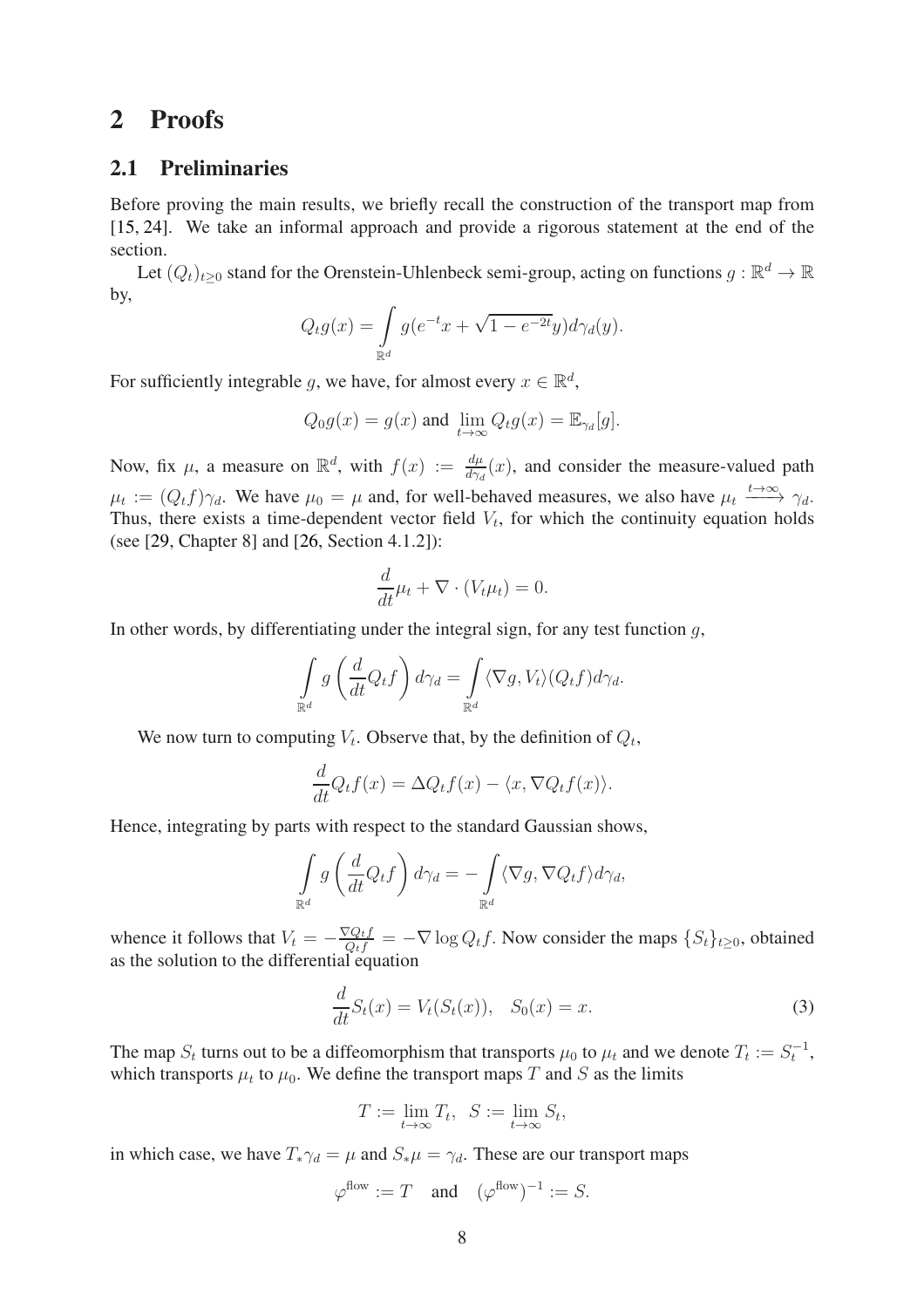<span id="page-8-0"></span>*Remark* 8. It is clear that if  $f(x) = f(-x)$ , then  $V_t$  and, consequently,  $S_t$  (see the discussion following [\[15,](#page-16-0) Lemma 3.1]) are odd functions. Hence, if the target measure is symmetric,  $T(0) = 0.$ 

The above arguments are heuristic and require a rigorous justification (as in [\[15,](#page-16-0) Section 3]). For the sake of completeness, below, in Lemma [2,](#page-8-1) we prove sufficient conditions for the existence of the diffeomorphisms  $\{S_t\}_{t\geq 0}$ ,  $\{T_t\}_{t\geq 0}$  and for the existence of the transport maps S and T.

We shall require the following approximation lemma, adapted from [\[22,](#page-16-6) Lemma 2.1] (a generalization of [\[15,](#page-16-0) Lemma 3.2]), which we shall repeatedly use.

<span id="page-8-3"></span>**Lemma 1.** Let  $\eta$  and  $\eta'$  be two probability measures on  $\mathbb{R}^d$ , and let  $\{\eta_k\}_{k\geq 0}$ ,  $\{\eta'_k\}_{k\geq 0}$  be two *sequences of probability measures which converge to* η *and* η ′ *in distribution. Suppose that for every* k there exists an  $L_k$ -Lipschitz map  $\varphi_k$  with  $(\varphi_k)_*\eta_k = \eta'_k$ . Then, if  $L := \limsup_{k \to \infty} L_k < \infty$ ,

k→∞ *there exists an* L*-Lipschitz map* ϕ *with* ϕ∗η = η ′ *. Moreover, by passing to a sub-sequence, we have that for* η*-almost every* x*,*

$$
\lim_{k \to \infty} \varphi_k(x) = \varphi(x).
$$

*Proof.* Under the assumptions of the lemma, the existence of the limiting map  $\varphi$  is assured by the proof of [\[22,](#page-16-6) Lemma 2.1]. We are left with showing that  $\varphi$  is L-Lipschitz. Let  $r > 0$ , and observe that, since  $\limsup L_k < \infty$ , there exists a sub-sequence, still denoted  $\varphi_k$ , such that, for every  $k \ge 0$ ,  $\varphi_k$  is  $(L + r)$ -Lipschitz. It follows from [\[22,](#page-16-6) Lemma 2.1] that  $\varphi$  is  $(L + r)$ -<br>Lipschitz. Since r is arbitrary the proof is complete. Lipschitz. Since  $r$  is arbitrary the proof is complete.

We are now ready to state our main technical lemma.

<span id="page-8-1"></span>**Lemma 2.** Assume that  $\mu$  has a smooth density.

• *Suppose that, for every*  $t \geq 0$ *, there exists*  $a_t < \infty$  *such that,* 

<span id="page-8-2"></span>
$$
\sup_{s \in [0,t]} \|\nabla V_s\|_{\text{op}} \le a_t. \tag{4}
$$

*Then, there exists a solution,*  $\{S_t\}_{t>0}$ *, to* [\(3\)](#page-7-0)*, which is a diffeomorphism, for every*  $t \geq 0$ *.* 

- *As*  $t \to \infty$ *,*  $\mu_t$  *converges weakly to*  $\gamma_d$ *.*
- Suppose [\(4\)](#page-8-2) holds, and that, for every  $t \geq 0$ ,  $T_t$  (resp.  $S_t$ ) is  $L_t$ -Lipschitz. Then, if  $L := \limsup_{k \to \infty} L_k < \infty$ , the map T (resp. S) is well-defined and T (resp. S) is L-Lipschitz.  $t\rightarrow\infty$

*Proof.* Combining the assumption on the smoothness of  $\frac{d\mu}{dx}$  with [\(4\)](#page-8-2) gives that, for every  $T$  <  $\infty$ , V is a smooth, spatially Lipschitz, function on  $[0, T] \times \mathbb{R}^d$ . Thus, by the Picard–Lindelöf theorem, [\[23,](#page-16-13) Theorem 3.1], there exists a unique global smooth (see [\[12,](#page-16-14) Chapter 1, Theorem 3.3] and the subsequent discussion) solution  $S_t$  to [\(3\)](#page-7-0). By inverting the flow, one may see that the maps  $S_t$  are invertible. Indeed, for fixed  $t > 0$ , consider, for  $0 \le s \le t$ ,

$$
\frac{d}{ds}T_{t,s}(x) = -V_{t-s}(T_{t,s}(x)), \quad T_{t,0}(x) = x.
$$

Then,  $S_t^{-1} := T_t := T_{t,t}$ , which establishes the first item.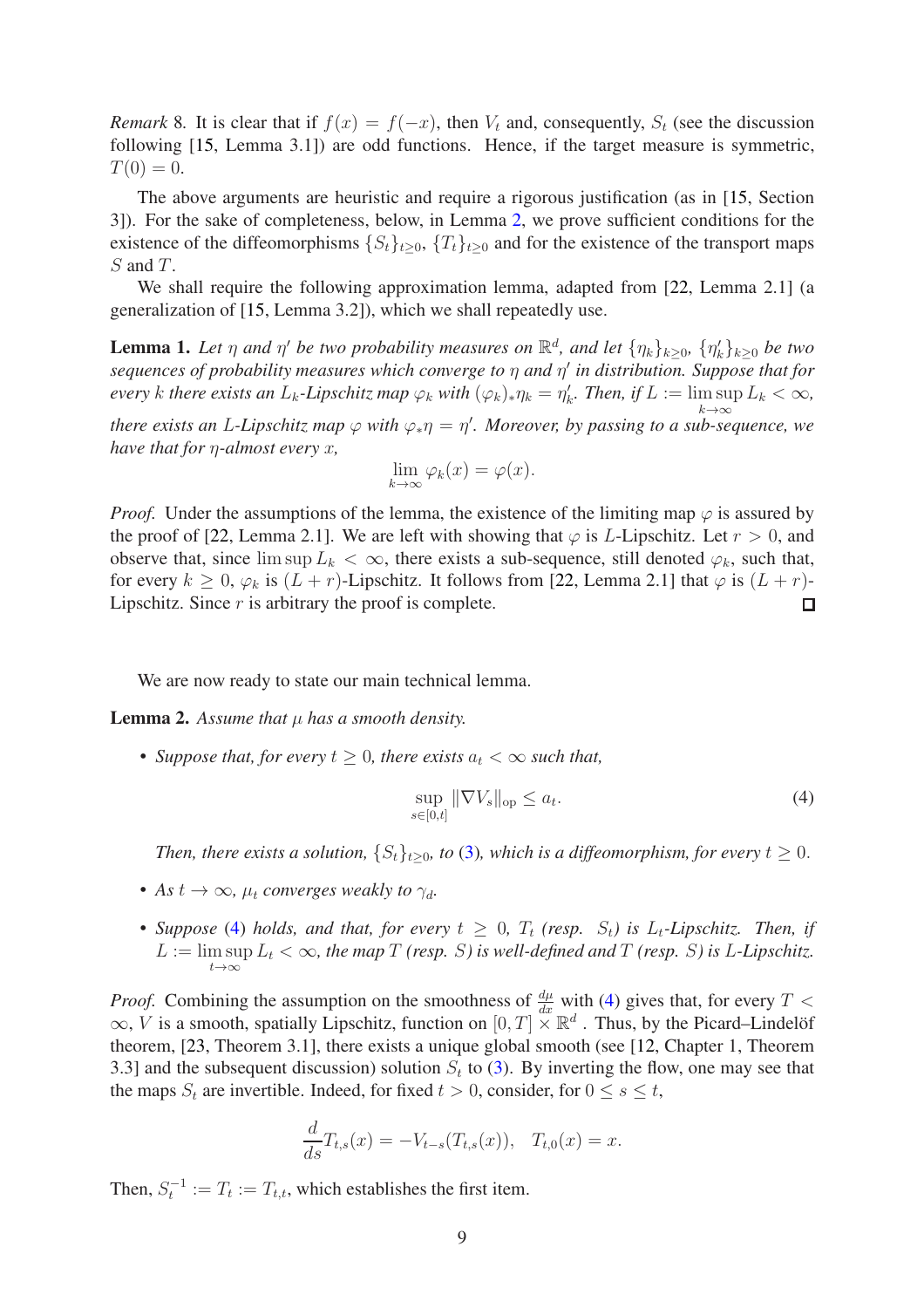For the second item, note that the Orenstein-Uhlenbeck process is ergodic (see, for example, [\[15,](#page-16-0) Lemma 3.2]) and, hence,

$$
\lim_{t \to \infty} ||Q_t f - \mathbb{E}_{\gamma_d}[f]||_{L_1(\gamma_d)} = \lim_{t \to \infty} ||Q_t f - 1||_{L_1(\gamma_d)} = 0.
$$

Thus,  $\mu_t$  converges to  $\gamma_d$  in total variation, implying weak convergence.

To see the third item, note that the first item establishes the existence of maps  $S_t$  which satisfy,  $(S_t)_*\mu = \mu_t$ , [\[26,](#page-16-12) Section 4.1.2]. The second item shows that, as  $t \to \infty$ , we may approximate  $\gamma_d$  by  $\mu_t$ . These conditions allow us to invoke Lemma [1,](#page-8-3) which shows that there exists a sequence  $t_k \xrightarrow{k \to \infty} 1$ , such that, for  $\mu$ -almost every x,

$$
S(x) := \lim_{k \to \infty} S_{t_k}(x),
$$

is well-defined and such that  $S_*\mu = \gamma_d$ . Since  $S_t$  is invertible, for every  $t \geq 0$ , the same argument, applied to  $T_t$ , shows the existence of T.

Finally, let us address the Lipschitz constants of  $S$  and  $T$ . We shall prove the claim for  $S$ ; the proof for T is identical. The previous argument shows that there exists a null set  $E \subset \text{supp}(\mu)$ , such that, for every  $z \in \text{supp}(\mu) \setminus E$ ,  $\lim_{k \to \infty} S_{t_k}(z)$  exists. So, for any  $x, y \in \text{supp}(\mu) \setminus E$ ,

$$
||S(x) - S(y)|| = \lim_{k \to \infty} ||S_{t_k}(x) - S_{t_k}(y)|| \le \limsup_{k \to \infty} L_{t_k} ||x - y|| \le L||x - y||.
$$

This shows  $||S(x) - S(y)|| \le L||x - y||$ , µ-almost everywhere, which finishes the proof.  $\Box$ 

We shall also require the following lemma, which explains how to deduce global Lipschitz bounds from estimates on the derivatives of the vector fields  $V_t$ .

<span id="page-9-1"></span>**Lemma 3.** Let the above notation prevail and assume that  $\mu$  has a smooth density. For every  $t \geq 0$ , let  $\theta_t^{\max}, \theta_t^{\min}$  be such that

$$
\theta_t^{\max} \ge \lambda_{\max} \left( -\nabla V_t(x) \right) \ge \lambda_{\min} \left( -\nabla V_t(x) \right) \ge \theta_t^{\min},
$$

*for almost every*  $x \in \mathbb{R}^d$ *. Then,* 

*1. The Lipschitz constant of* S *is at most*  $\exp\left(-\int\limits_{0}^{\infty}$ 0  $\theta_t^{\min} dt$ .

2. The Lipschitz constant of 
$$
T
$$
 is at most  $\exp\left(\int_{0}^{\infty} \theta_t^{\max} dt\right)$ .

*Proof.* We begin with the first item. For every  $t > 0$ , we will show that

<span id="page-9-0"></span>
$$
||S_t(x) - S_t(y)|| \le \exp\left(-\int_0^t \theta_s^{\min} ds\right) ||x - y|| \text{ for every } x, y \in \mathbb{R}^d.
$$
 (5)

The desired result will be obtained by taking  $t \to \infty$  and invoking Item 3 of Lemma [2.](#page-8-1)

Towards [\(5\)](#page-9-0), it will suffice to show that, for every unit vector  $w \in \mathbb{R}^d$ ,

$$
\|\nabla S_t(x)w\| \le \exp\left(-\int\limits_0^t \theta_s^{\min} ds\right).
$$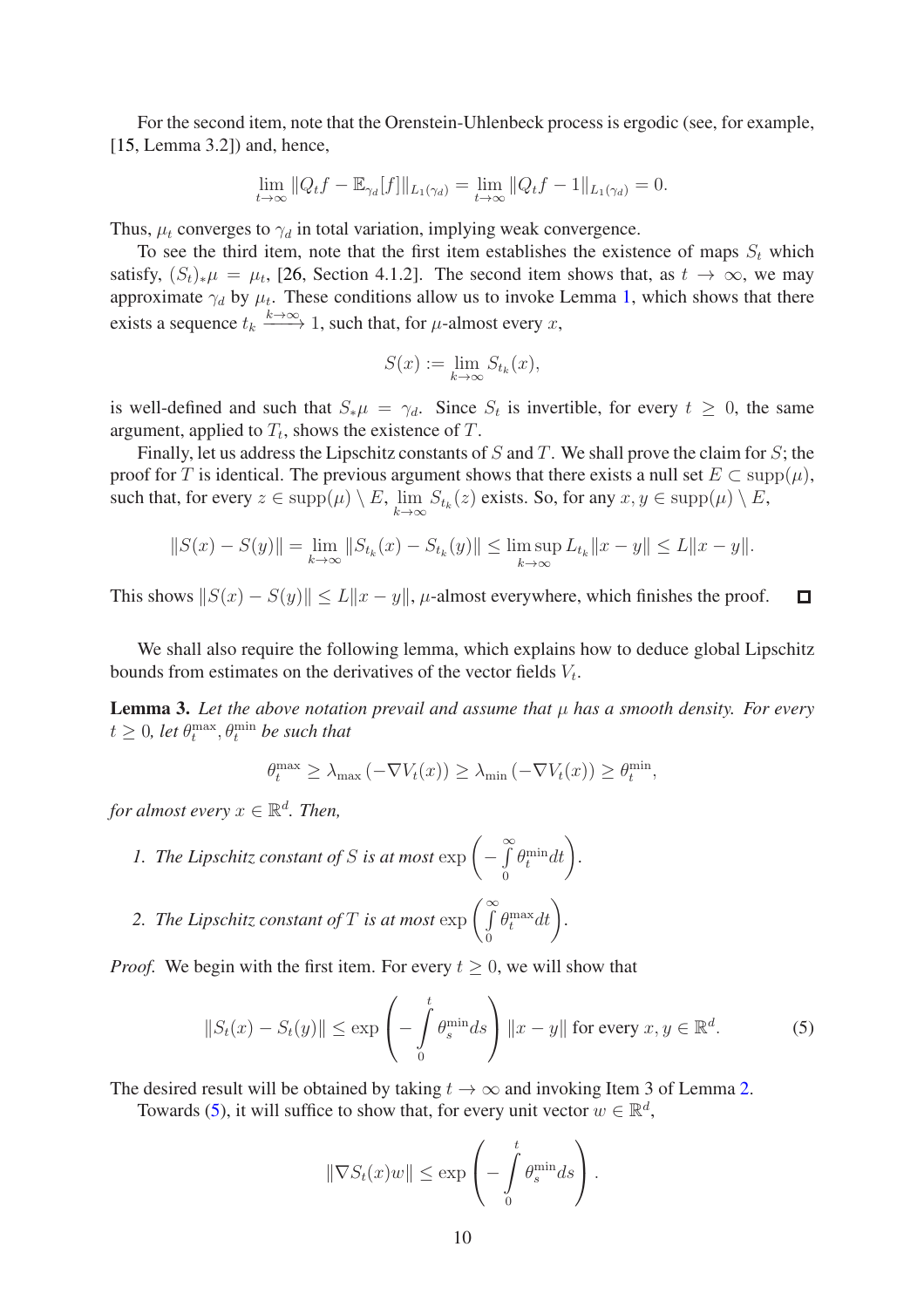Fix  $x, w \in \mathbb{R}^d$  with  $||w|| = 1$ , and define the function  $\alpha_w(t) := \nabla S_t(x)w$ . To understand the evolution of  $\|\alpha_w(t)\|$ , recall that  $S_t$  satisfies the differential equation in [\(3\)](#page-7-0). Thus,

$$
\frac{d}{dt} ||\alpha_w(t)|| = \frac{1}{||\alpha_w(t)||} \alpha_w(t)^\top \cdot \frac{d}{dt} \alpha_w(t) = \frac{1}{||\alpha_w(t)||} w^\top \nabla S_t(x)^\top \nabla V_t(S_t(x)) \nabla S_t(x) w
$$
\n
$$
\leq -\theta_t^{\min} \frac{1}{||\alpha_w(t)||} w^\top \nabla S_t(x)^\top \nabla S_t(x) w = -\theta_t^{\min} ||\nabla S_t(x) w|| = -\theta_t^{\min} ||\alpha_w(t)||.
$$

Since  $\|\alpha_w(0)\| = 1$ , from Gronwall's inequality we deduce,

$$
\|\nabla S_t(x)w\| = \|\alpha_w(t)\| \le \exp\left(-\int\limits_0^t \theta_s^{\min} ds\right).
$$

Thus, [\(5\)](#page-9-0) is established, as required.

The proof of the second part is similar, but this time we will need to show, for every unit vector  $w \in \mathbb{R}^d$ ,

$$
\|\nabla S_t(x)w\| \ge \exp\left(-\int\limits_0^t \theta_s^{\max} ds\right).
$$

Indeed, this would imply  $\nabla S_t(x) \nabla S_t(x)^\mathsf{T} \succeq \exp \left(-2 \int_a^t$ t  $\theta$  $\left(\theta_s^{\max}ds\right)$   $I_d$ . Since  $S_t$  is a diffeomorphism, and  $T_t = S_t^{-1}$ , by the inverse function theorem, the local expansiveness of  $S_t$  implies

$$
\nabla T_t(x) \nabla T_t(x)^\mathsf{T} \preceq \exp\left(2 \int\limits_0^t \theta_s^{\max} ds\right) \mathcal{I}_d.
$$

So, for almost every  $x \in \mathbb{R}^d$ ,  $\|\nabla T_t(x)\|_{\text{op}} \leq \exp\left(\int\limits_{a}^{t}$ t  $\theta$  $\left(\theta_s^{\max} ds\right)$ , and the claim is proven by, again, invoking Item 3 in Lemma [2.](#page-8-1)

Let  $\alpha_w(t)$  be as above. Then,

$$
\frac{d}{dt} ||\alpha_w(t)|| = \frac{1}{||\alpha_w(t)||} \alpha_w(t)^\top \cdot \frac{d}{dt} \alpha_w(t) = \frac{1}{||\alpha_w(t)||} w^\top \nabla S_t(x)^\top \nabla V_t(S_t(x)) \nabla S_t(x) w
$$
\n
$$
\geq -\theta_t^{\max} \frac{1}{||\alpha_w(t)||} w^\top \nabla S_t(x)^\top \nabla S_t(x) w = -\theta_t^{\max} ||\nabla S_t(x) w|| = -\theta_t^{\max} ||\alpha_w(t)||.
$$

As before, Gronwall's inequality implies

$$
\|\nabla S_t(x)w\| = \|\alpha_w(t)\| \ge \exp\left(-\int\limits_0^t \theta_s^{\max} ds\right),\,
$$

 $\Box$ 

which concludes the proof.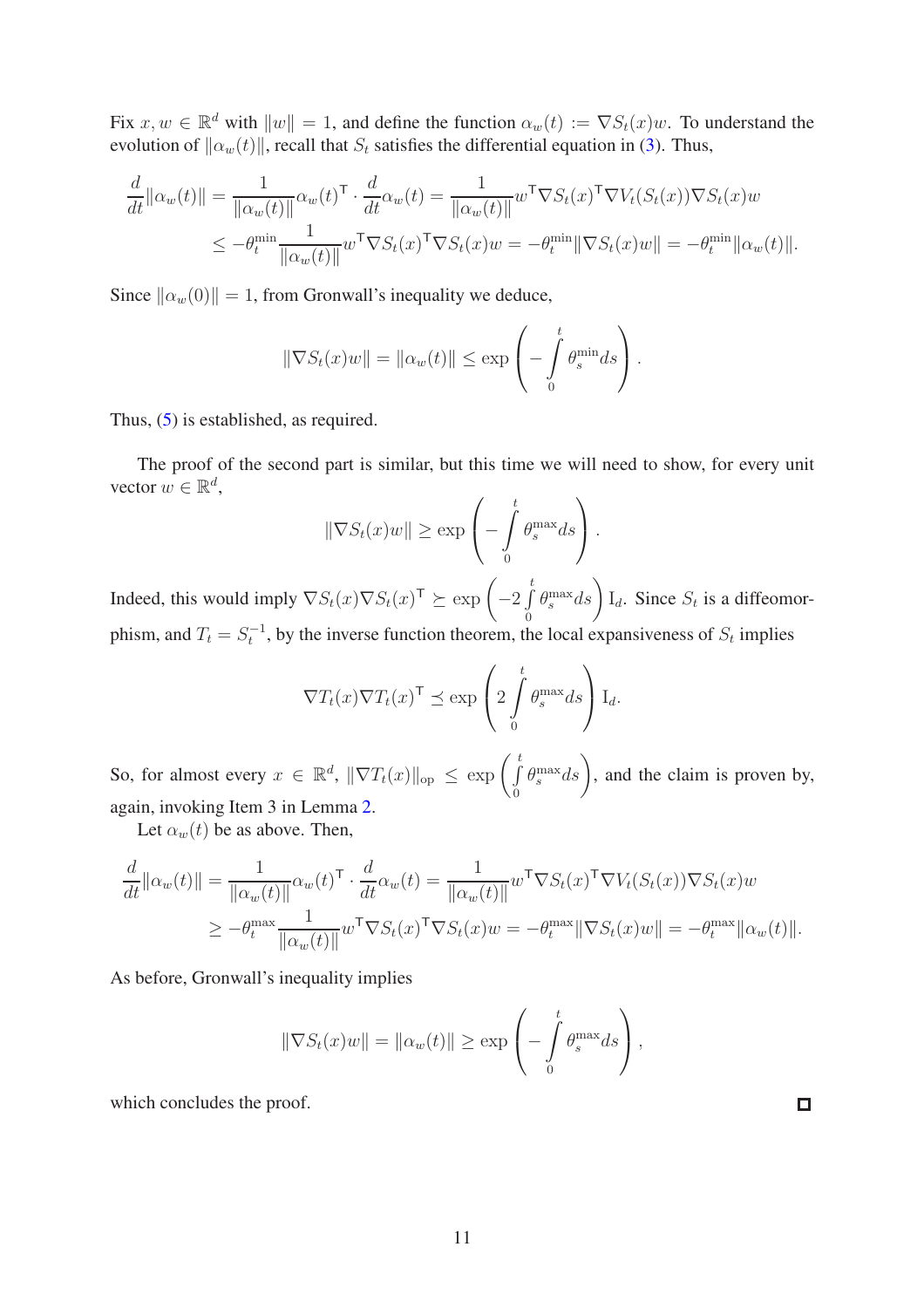### 2.2 Lipschitz properties of transportation along heat flows

### Transportation from the Gaussian

Our proofs of Theorems [1](#page-1-0) and [2](#page-1-1) go through bounding the derivative,  $\nabla V_t = -\nabla^2 \log Q_t f$ , of the vector field constructed above, and then applying Lemma [3.](#page-9-1) Our main technical tools are uniform estimates on  $\nabla^2 \log Q_t f$ , when the measures satisfy some combination of convexity and boundedness assumptions.

<span id="page-11-0"></span>**Lemma 4.** Let  $\mu = f \gamma_d$  and let  $D := \text{diam}(\text{supp}(\mu))$ . Then, for  $\mu$ -almost every x,

$$
-\nabla V_t(x) \succeq -\frac{e^{-2t}}{1 - e^{-2t}} I_d.
$$

*Furthermore,*

*1. For every*  $t > 0$ ,

$$
-\nabla V_t(x) \preceq e^{-2t} \left( \frac{D^2}{(1 - e^{-2t})^2} - \frac{1}{1 - e^{-2t}} \right) I_d.
$$

*2. Let*  $\kappa \in \mathbb{R}$  *and suppose that*  $\mu$  *is*  $\kappa$ *-log-concave. Then,* 

$$
-\nabla V_t(x) \preceq e^{-2t} \frac{1-\kappa}{\kappa(1-e^{-2t}) + e^{-2t}},
$$

*where the inequality holds for any*  $t \geq 0$  *when*  $\kappa \geq 0$ *, and for*  $t \in [0, \frac{1}{2}]$  $\frac{1}{2} \log \left( \frac{\kappa - 1}{\kappa} \right)$  *if*  $\kappa < 0$ .

*3.* If  $\mu := \gamma_d * \nu$ , with diam(supp( $\nu$ ))  $\leq R$ , then, for  $t \geq 0$ ,

$$
-\nabla V_t(x) \preceq e^{-2t} R^2 I_d.
$$

*Proof.* Let  $(P_t)_{t \in [0,1]}$  stand for the heat semi-group, related to  $Q_t$  by  $Q_t f(x) = P_{1-e^{-2t}} f(e^{-t}x)$ . In particular,

$$
-\nabla V_t(x) = \nabla^2 \log Q_t f(x) = e^{-2t} \nabla^2 \log P_{1-e^{-2t}} f(e^{-t} x).
$$

The desired result is now an immediate consequence of [\[20,](#page-16-7) Lemma 3.3 and Equation (3.3)], where the paper uses the notation  $v(t, x) := \nabla \log P_{1-t} f(x)$ .  $\Box$ 

By integrating Lemma [4](#page-11-0) and plugging the result into Lemma [3](#page-9-1) we can now prove Theorems [1](#page-1-0) and [2.](#page-1-1) We begin with the proof of Theorem [2,](#page-1-1) which is easier.

*Proof of Theorem* [2.](#page-1-1) Recall that  $\varphi$ <sup>flow</sup> is the transport map T, constructed in Section [2.1.](#page-7-1) Remark that the conditions of Lemma [2](#page-8-1) are satisfied for the measures we consider: Lemma [4](#page-11-0) ensures that [\(4\)](#page-8-2) holds and  $\mu$  has a smooth density.

If  $\mu := \gamma_d * \nu$ , and  $\nu$  is supported on a ball of radius R, then, by Lemma [4,](#page-11-0) we may take  $\theta_t^{\max} = e^{-2t} R^2$  in Lemma [3.](#page-9-1) Compute

$$
\int_{0}^{\infty} \theta_t^{\max} dt = \frac{R^2}{2}.
$$

Thus,  $\varphi^{\text{flow}}$  is Lipschitz with constant  $e^{\frac{R^2}{2}}$ .

 $\Box$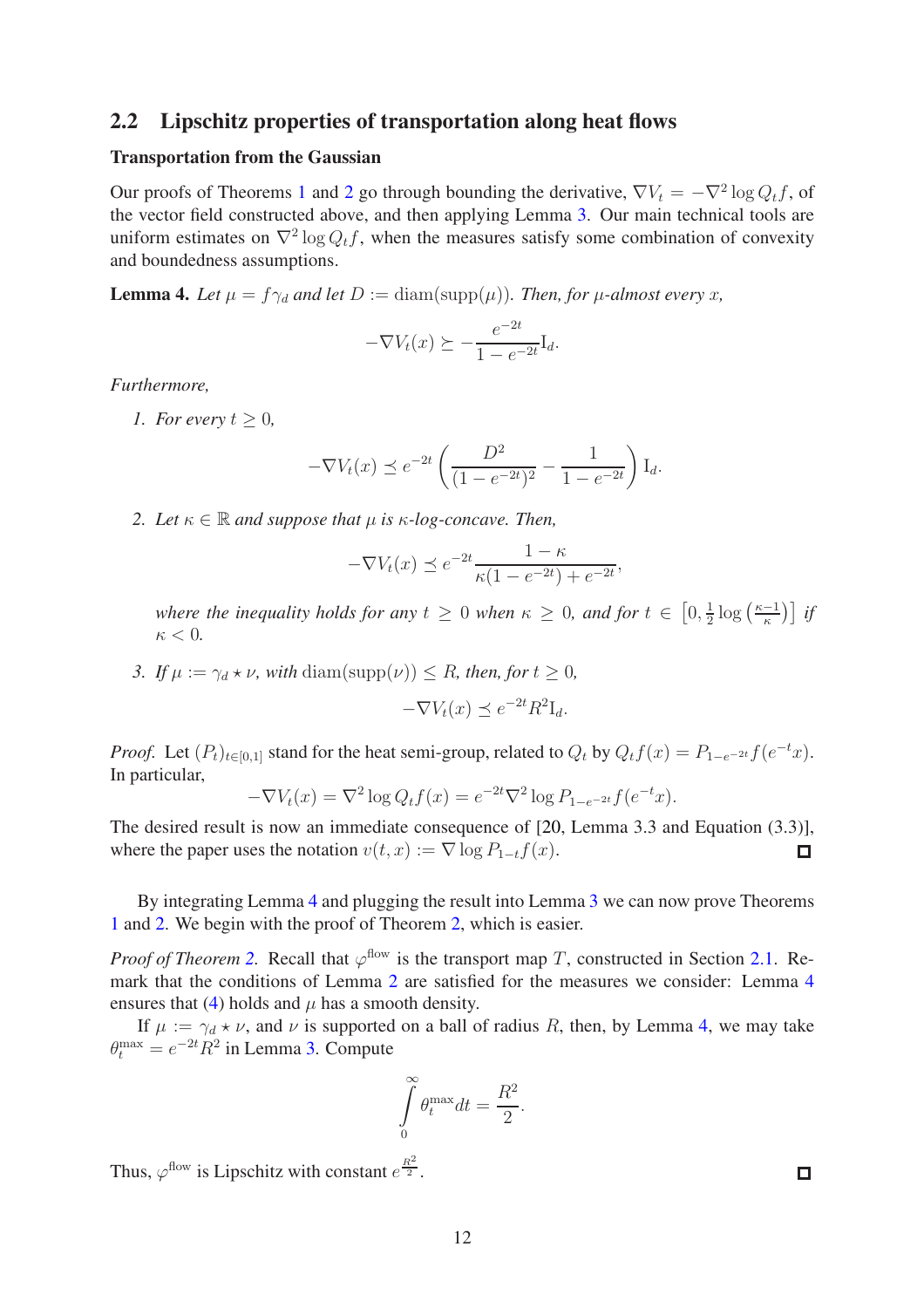The proof of Theorem [1](#page-1-0) is similar, but the calculations involved are more tedious, even if elementary.

*Proof of Theorem [1.](#page-1-0)* We begin by assuming that  $\mu$  has a smooth density, and handle the general case later with an approximation argument. Thus, as in the proof of Theorem [2,](#page-1-1) the conditions of Lemma [2](#page-8-1) are satisfied, and we recall that  $\varphi^{\text{flow}}$  is the transport map T. The first item of the The-orem is covered by [\[15,](#page-16-0) Theorem 1.1] (the authors actually prove it for  $\kappa = 1$ ; the general case follows by a re-scaling argument), so we may assume  $\kappa D^2 < 1$ . Set  $t_0 = \frac{1}{2}$  $rac{1}{2} \log \left( \frac{D^2(\kappa-1)-1}{\kappa D^2-1} \right)$  $\kappa D^2-1$  . By optimizing over the first and second estimates in Lemma [4](#page-11-0) we define,

$$
\theta_t^{\max} = \begin{cases} \frac{e^{-2t}(1-\kappa)}{\kappa(1-e^{-2t})+e^{-2t}} & \text{if } t \in [0, t_0] \\ e^{-2t} \left( \frac{D^2}{(1-e^{-2t})^2} - \frac{1}{1-e^{-2t}} \right) & \text{if } t > t_0 \end{cases}
$$

.

Remark that when  $\kappa < 0, t_0 < \frac{1}{2}$  $\frac{1}{2}$  log  $\left(\frac{\kappa-1}{\kappa}\right)$ , so the second bound of Lemma [4](#page-11-0) remains valid in this case.

We compute,

$$
\int_{0}^{\infty} \theta_t^{\max} dt = \int_{0}^{t_0} \theta_t^{\max} dt + \int_{t_0}^{\infty} \theta_t^{\max} dt
$$
\n
$$
= \int_{0}^{t_0} \frac{e^{-2t}(1-\kappa)}{\kappa(1-e^{-2t})+e^{-2t}} dt + \int_{t_0}^{\infty} e^{-2t} \left(\frac{D^2}{(1-e^{-2t})^2} - \frac{1}{1-e^{-2t}}\right) dt
$$
\n
$$
= -\frac{1}{2} \log(\kappa(1-e^{-2t})+e^{-2t}) \Big|_{0}^{t_0} + \frac{1}{2} \left(-\frac{D^2}{1-e^{-2t}} - \log(1-e^{-2t})\right) \Big|_{t_0}^{\infty}
$$
\n
$$
= \frac{1}{2} \log(1-D^2(\kappa-1)) + \frac{1-\kappa D^2}{2} + \frac{1}{2} \log(D^2) - \frac{1}{2} \log(1-D^2(\kappa-1))
$$
\n
$$
= \frac{1-\kappa D^2}{2} + \frac{1}{2} \log(D^2).
$$

By Lemma [3,](#page-9-1) the Lipschitz constant of  $\varphi^{\text{flow}}$  is at most

$$
\exp\left(\int\limits_0^\infty \theta_t^{\max} dt\right) = e^{\frac{1-\kappa D^2}{2}} D.
$$

If  $\mu$  does not have a smooth density, by Lemma [1,](#page-8-3) it will be enough to show that  $\mu$  can be approximated in distribution by  $\{\mu_k\}_{k\geq 0}$ , where each  $\mu_k$  is log-concave with bounded support and

$$
\lim_{k \to \infty} \text{diam}(\text{supp}(\mu_k)) = D.
$$

For  $\varepsilon > 0$ , let  $h_{\varepsilon}(x) = e^{-\frac{1}{1 - ||\frac{x}{\varepsilon}||^2}} 1_{\{||x|| \le \varepsilon\}}$  and define the measure  $\xi_{\varepsilon}$  with density proportional to  $h_{\varepsilon}$ . Then,  $\xi_{\varepsilon}$  is a log-concave measure with smooth density and  $\text{diam}(\text{supp}(\xi_{\varepsilon})) = \varepsilon$ . It is straightforward to verify that, for every  $\varepsilon > 0$ ,  $\mu_{\varepsilon} := \xi_{\varepsilon} \star \mu$  is  $\kappa$ -log-concave with smooth density. Further, as  $\varepsilon \to 0$ ,  $\mu_{\varepsilon}$  converges to  $\mu$ , in distribution, and  $\lim_{\varepsilon \to 0} \text{diam}(\text{supp}(\mu_{\varepsilon})) = D$ . The claim is proven.  $\Box$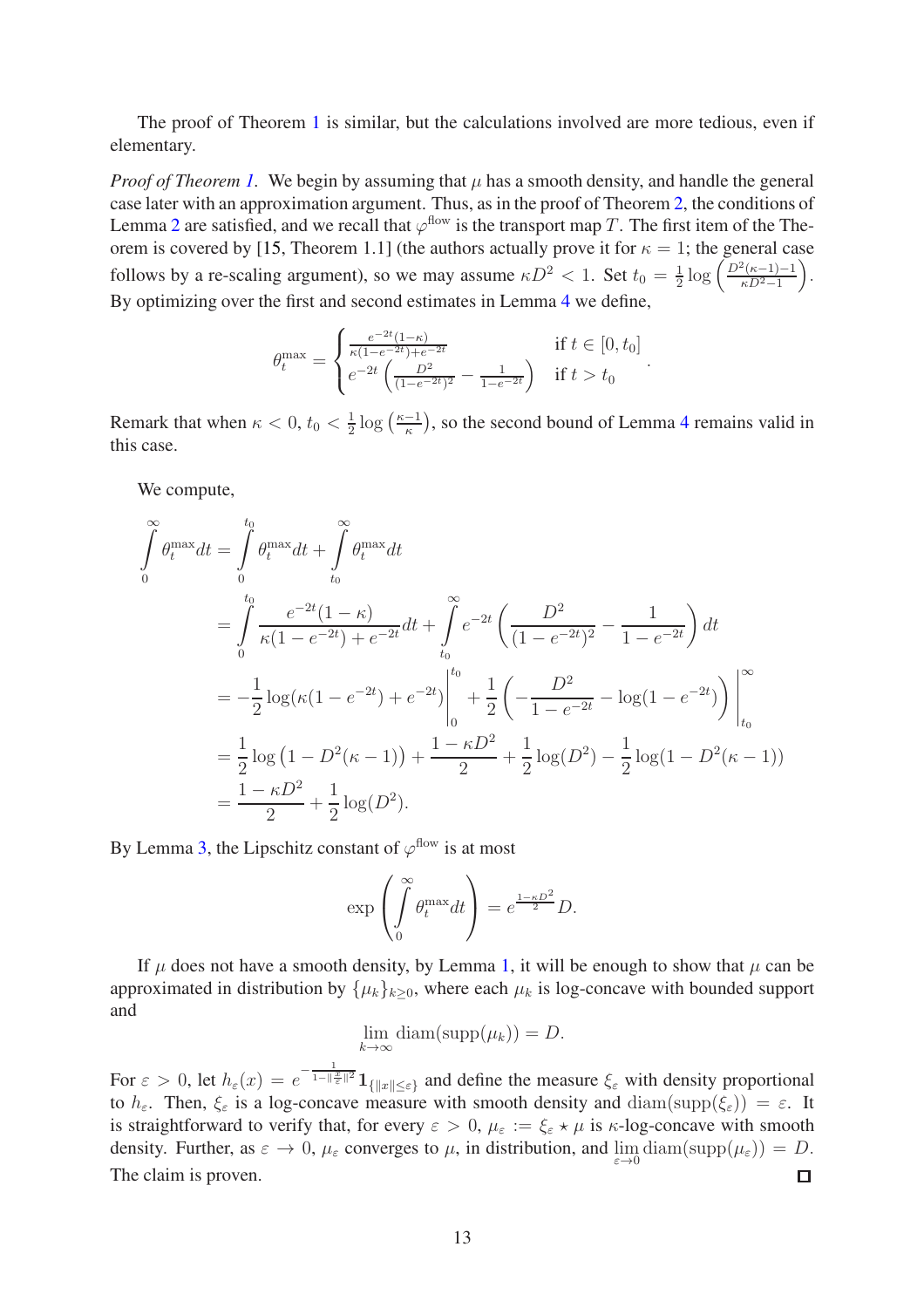### Transportation to the Gaussian

To prove Theorem [3](#page-2-0) we will need an analogue of Lemma [4](#page-11-0) with bounds in the other direction. This is done in the following lemma which shows that the evolution of log-convex functions along the heat flow is dominated by the evolution of Gaussian functions. The proof of the lemma is similar to the proof that strongly log-concave measures are preserved under convolution, [\[27,](#page-16-15) Theorem 3.7(b)]. The only difference between the proofs is that the use of the Prékopa-Leindler inequality is replaced by the fact that a mixture of log-convex functions is log-convex.

<span id="page-13-1"></span>**Lemma 5** (Semi-log-convexity under the heat flow). Let  $d\mu = fd\gamma$  be a  $\beta$ -semi-log-convex *probability measure on* R d *. Then, for almost every* x*,*

$$
-\nabla V_t(x) \succeq \frac{e^{-2t}(1-\beta)}{(1 - e^{-2t})(\beta - 1) + 1}I_d.
$$

*Proof.* We let  $(P_t)_{t>0}$  stand for the heat semi-group, defined by

$$
P_t f(x) = \int_{\mathbb{R}^d} f(x + \sqrt{t}y) d\gamma_d(y).
$$

Since  $-\nabla V_t(x) = \nabla^2 \log Q_t f(x) = e^{-2t} \nabla^2 \log P_{1-e^{-2t}} f(e^{-t}x)$ , it will be enough to prove,

<span id="page-13-0"></span>
$$
\nabla^2 \log P_t f(x) \succeq \frac{(1-\beta)}{t(\beta-1)+1} \mathcal{I}_d. \tag{6}
$$

We first establish the claim in the special case when  $f(x) := \psi_{\beta}(x) \propto e^{-\frac{1}{2}(\beta - 1) ||x||^2}$ , where the symbol  $\propto$  signifies equality up to a constant which does not depend on x, which corresponds to  $\mu=\mathcal{N}(0,\frac{1}{\beta}$  $\frac{1}{\beta}I_d$ ). This case is facilitated by the fact that  $P_t$  acts on f by convolving it with a Gaussian kernel. The result follows since a convolution of Gaussians is a Gaussian and since  $\nabla^2$  log applied to a Gaussian yields the covariance matrix. To elucidate what comes next, we provide below the full calculation.

For convenience denote  $\beta_t = (t(\beta - 1) + 1)$ , and compute,

$$
P_t \psi_{\beta}(x) \propto \int_{\mathbb{R}^d} e^{-\frac{1}{2}(\beta - 1)\|x + \sqrt{t}y\|^2} e^{-\frac{\|y\|^2}{2}} dy
$$
  
\n
$$
= \int_{\mathbb{R}^d} \exp\left(-\frac{1}{2}\left((\beta - 1)\|x\|^2 + 2(\beta - 1)\sqrt{t}\langle x, y \rangle + (t(\beta - 1) + 1)\|y\|^2\right)\right) dy
$$
  
\n
$$
= \int_{\mathbb{R}^d} \exp\left(-\frac{\beta_t}{2}\left(\frac{\beta - 1}{\beta_t}\|x\|^2 + 2\sqrt{t}\frac{\beta - 1}{\beta_t}\langle x, y \rangle + \|y\|^2\right)\right) dy
$$
  
\n
$$
= \exp\left(-\frac{\beta_t}{2}\left(\frac{\beta - 1}{\beta_t}\left(1 - t\frac{\beta - 1}{\beta_t}\right)\right)\|x\|^2\right) \int \exp\left(-\frac{\beta_t}{2}\left\|\sqrt{t}\frac{\beta - 1}{\beta_t}x + y\right\|^2\right) dy.
$$

The integrand in the last line is proportional to the density of a Gaussian. Hence, the value of the integral does not depend on  $x$ , and

$$
P_t \psi_{\beta}(x) \propto \exp\left(-\frac{\beta_t}{2} \left(\frac{\beta - 1}{\beta_t} \left(1 - t \frac{\beta - 1}{\beta_t}\right)\right) ||x||^2\right)
$$
  
= 
$$
\exp\left(-\frac{1}{2} \left((\beta - 1) \left(1 - t \frac{\beta - 1}{\beta_t}\right)\right) ||x||^2\right)
$$
  
= 
$$
\exp\left(-\frac{1}{2} \left(\frac{\beta - 1}{t(\beta - 1) + 1} ||x||^2\right)\right).
$$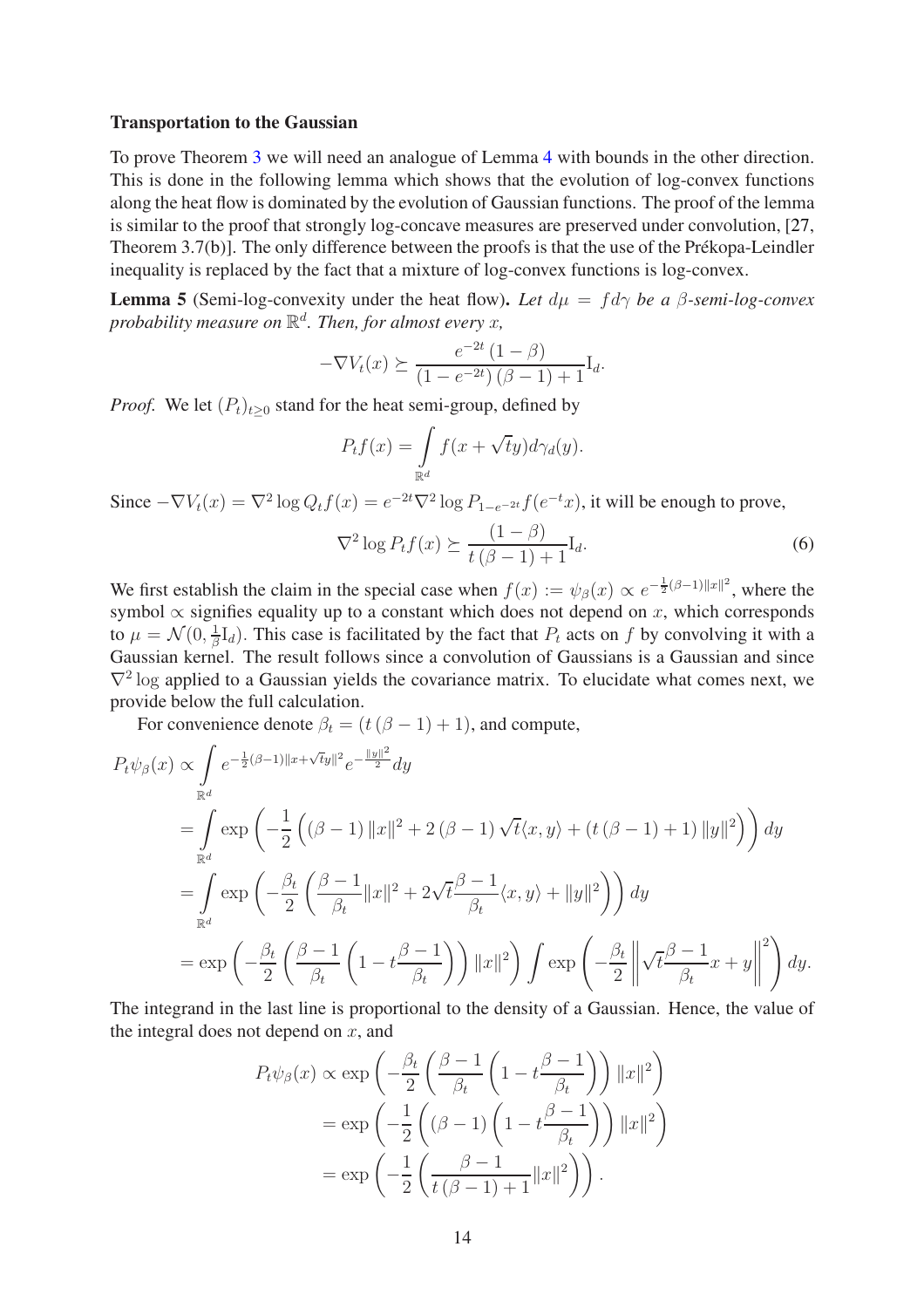So,

<span id="page-14-0"></span>
$$
\nabla^2 \log P_t \psi_\beta(x) = \frac{(1-\beta)}{t(\beta-1)+1} \mathcal{I}_d,\tag{7}
$$

which gives equality in  $(6)$ .

For the general case, the log-convexity assumption means that we can write  $\frac{d\mu}{dx} = e^{V(x) - \beta \frac{\|x\|^2}{2}}$ , for a convex function V. Hence,  $f(x) \propto e^{V(x) - \frac{1}{2}(\beta - 1) ||x||^2}$ . With analogous calculations to the ones made above, we get,

$$
P_{t}f(x) \propto \int_{\mathbb{R}^{d}} e^{V(x+\sqrt{t}y)-\frac{1}{2}(\beta-1)\|x+\sqrt{t}y\|^{2}} e^{-\frac{y^{2}}{2}} dy
$$
  
\n
$$
= \exp\left(-\frac{1}{2}\left(\frac{\beta-1}{t(\beta-1)+1}\|x\|^{2}\right)\right) \int_{\mathbb{R}^{d}} \exp\left(V(x+\sqrt{t}y)-\frac{\beta_{t}}{2}\left\|\sqrt{t}\frac{\beta-1}{\beta_{t}}x+y\right\|^{2}\right) dy
$$
  
\n
$$
\propto P_{t}\psi_{\beta}(x) \int_{\mathbb{R}^{d}} \exp\left(V(x+\sqrt{t}y)-\frac{\beta_{t}}{2}\left\|\sqrt{t}\frac{\beta-1}{\beta_{t}}x+y\right\|^{2}\right) dy.
$$
  
\nWrite  $H_{t}(x) := \int_{\mathbb{R}^{d}} \exp\left(V(x+\sqrt{t}y)-\frac{\beta_{t}}{2}\left\|\sqrt{t}\frac{\beta-1}{\beta_{t}}x+y\right\|^{2}\right) dy$  and observe by (7),

 $\mathbb{R}^d$ 2

<span id="page-14-1"></span>
$$
\nabla^2 \log P_t f(x) = \nabla^2 \log P_t \psi_\beta(x) + \nabla^2 \log(H_t(x)) = \frac{(1-\beta)}{t(\beta-1)+1} I_d + \nabla^2 \log(H_t(x)).
$$
 (8)

To finish the proof we will show that  $\nabla^2 \log(H_t(x)) \succeq 0$ , or , equivalently, that  $H_t$  is log-convex. By applying a linear change of variables, we can re-write  $H_t$  as,

$$
H_t(x) = \int_{\mathbb{R}^d} \exp\left(V\left(\left(1 - t \frac{\beta - 1}{\beta_t}\right) x + \sqrt{t}y\right)\right) e^{-\frac{\beta_t ||y||^2}{2}} dy.
$$

As V is convex, for every  $t \ge 0$  and  $y \in \mathbb{R}^d$ , the function  $x \mapsto V\left(\left(1 - t \frac{\beta - 1}{\beta_t}\right) x + \sqrt{t}y\right)$ is convex. So,  $H_t(x)$  is a mixture of log-convex functions. Since a mixture of log-convex functions is also log-convex (see [\[18,](#page-16-16) Chapter 16.B]), the proof is complete. П

We now prove Theorem [3.](#page-2-0)

*Proof of Theorem [3.](#page-2-0)* Recall that  $(\varphi^{\text{flow}})^{-1}$  is the transport map *S*, constructed in Section [2.1.](#page-7-1) Again, we begin by assuming that  $\mu$  has a smooth density, and one may verify that the conditions of Lemma [2](#page-8-1) are satisfied, which makes S well-defined.

Let  $\theta_{t}^{\min} = e^{-2t} \frac{(1-\beta)}{(1-e^{-2t})(\beta-1)+1}$ . Combining Lemma [5](#page-13-1) with Lemma [3](#page-9-1) shows that S is  $\exp\left(\int_0^\infty -\theta_t^{\min} dt\right)$ -Lipschitz. Compute,

$$
\int_0^\infty -\theta_t^{\min} dt = \int_0^\infty -e^{-2t} \frac{(1-\beta)}{(1-e^{-2t})(\beta-1)+1} dt = \frac{1}{2} \log ((1-e^{-2t})(\beta-1)+1) \Big|_0^\infty
$$
  
=  $\frac{\log(\beta)}{2}$ .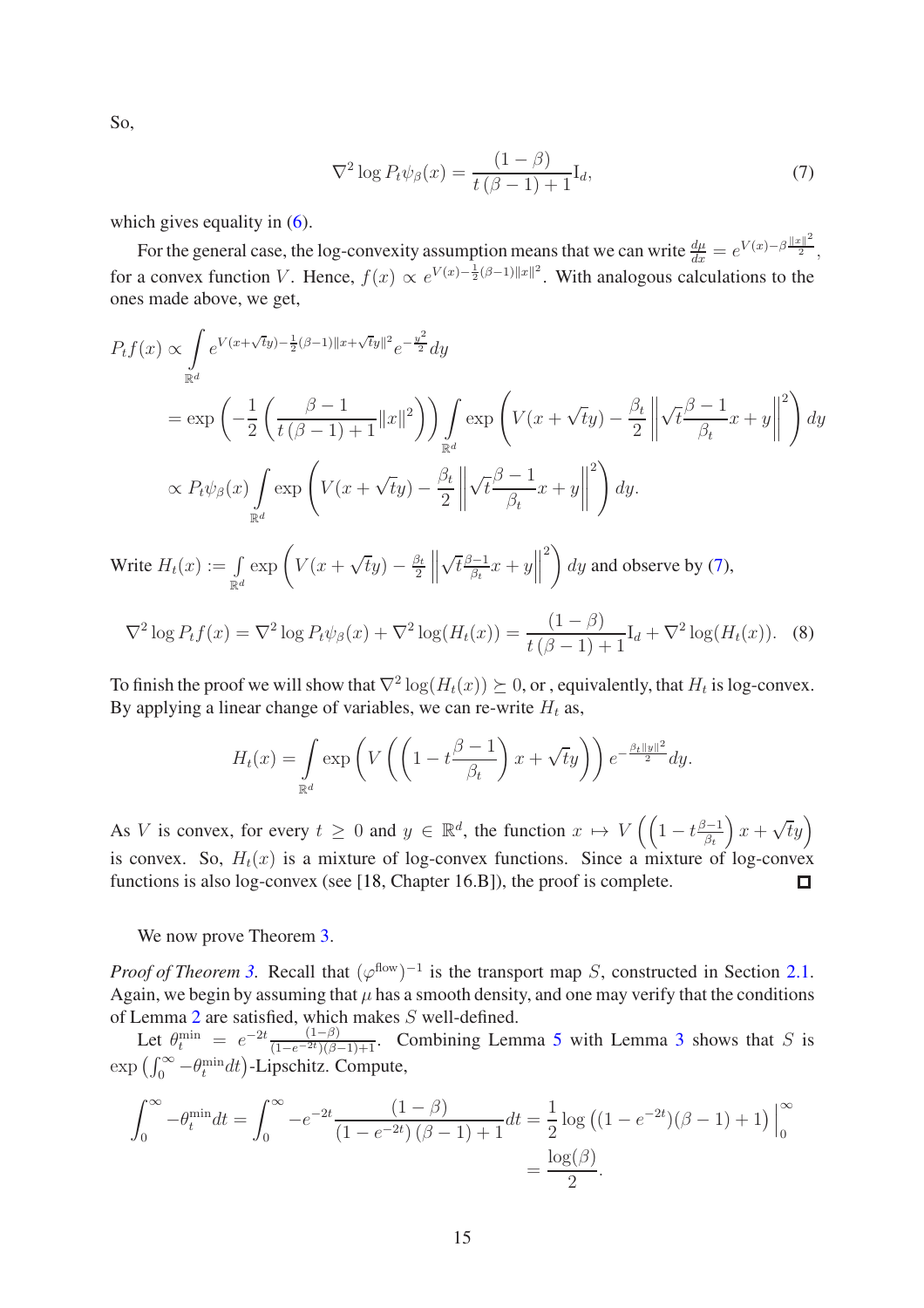Hence, *S* is  $\exp\left(\frac{\log(\beta)}{2}\right)$  $\sqrt{\beta}$  =  $\sqrt{\beta}$ -Lipschitz.

To finish the proof, we shall construct a family  $\{\mu_{\varepsilon}\}_{{\varepsilon}>0}$  of  $\beta_{\varepsilon}$ -log-convex measures which converge to  $\mu$  in distribution as  $\varepsilon \to 0$ , and such that

$$
\lim_{\varepsilon \to 0} \beta_{\varepsilon} = \beta.
$$

The claim then follows by invoking Lemma [1.](#page-8-3)

Let  $\gamma_{d,\varepsilon}$  stand for the d-dimensional Gaussian measure with covariance  $\varepsilon I_d$ , and set  $\mu_{\varepsilon} =$  $\mu \star \gamma_{d,\varepsilon}$ . It is clear that, as  $\varepsilon \to 0$ ,  $\mu_{\varepsilon}$  converges to  $\mu$  in distribution. Moreover, if we replace f by  $\frac{d\mu}{dx}$ , in [\(8\)](#page-14-1), we see that  $\mu_{\varepsilon}$  is  $\beta_{\varepsilon}$ -log-convex, with,

$$
\beta_{\varepsilon} := \frac{\beta}{\varepsilon \beta + 1} \xrightarrow{\varepsilon \to 0} \beta.
$$

 $\Box$ 

# <span id="page-15-6"></span>References

- <span id="page-15-7"></span>[1] Luigi Ambrosio, Michael Goldman, and Dario Trevisan. On the quadratic random matching problem in two-dimensional domains. *Electron. J. Probab.*, 27:–, 2022.
- <span id="page-15-4"></span>[2] Dominique Bakry, Ivan Gentil, and Michel Ledoux. *Analysis and geometry of Markov diffusion operators*, volume 348. Springer Science & Business Media, 2013.
- [3] Jean-Baptiste Bardet, Nathaël Gozlan, Florent Malrieu, and Pierre-André Zitt. Functional inequalities for Gaussian convolutions of compactly supported measures: explicit bounds and dimension dependence. *Bernoulli*, 24(1):333–353, 2018.
- <span id="page-15-8"></span>[4] François Bolley, Ivan Gentil, and Arnaud Guillin. Dimensional improvements of the logarithmic Sobolev, Talagrand and Brascamp-Lieb inequalities. *Ann. Probab.*, 46(1):261– 301, 2018.
- <span id="page-15-9"></span>[5] Michel Bonnefont, Aldéric Joulin, and Yutao Ma. Spectral gap for spherically symmetric log-concave probability measures, and beyond. *J. Funct. Anal.*, 270(7):2456–2482, 2016.
- <span id="page-15-1"></span>[6] Yann Brenier. Polar factorization and monotone rearrangement of vector-valued functions. *Comm. Pure Appl. Math.*, 44(4):375–417, 1991.
- <span id="page-15-0"></span>[7] Luis A. Caffarelli. Monotonicity properties of optimal transportation and the FKG and related inequalities. *Comm. Math. Phys.*, 214(3):547–563, 2000.
- <span id="page-15-5"></span>[8] Hong-Bin Chen, Sinho Chewi, and Jonathan Niles-Weed. Dimension-free log-Sobolev inequalities for mixture distributions. *J. Funct. Anal.*, 281(11):Paper No. 109236, 17, 2021.
- <span id="page-15-3"></span>[9] Maria Colombo, Alessio Figalli, and Yash Jhaveri. Lipschitz changes of variables between perturbations of log-concave measures. *Ann. Sc. Norm. Super. Pisa Cl. Sci. (5)*, 17(4):1491–1519, 2017.
- <span id="page-15-2"></span>[10] Dario Cordero-Erausquin. Some applications of mass transport to Gaussian-type inequalities. *Archive for rational mechanics and analysis*, 161(3):257–269, 2002.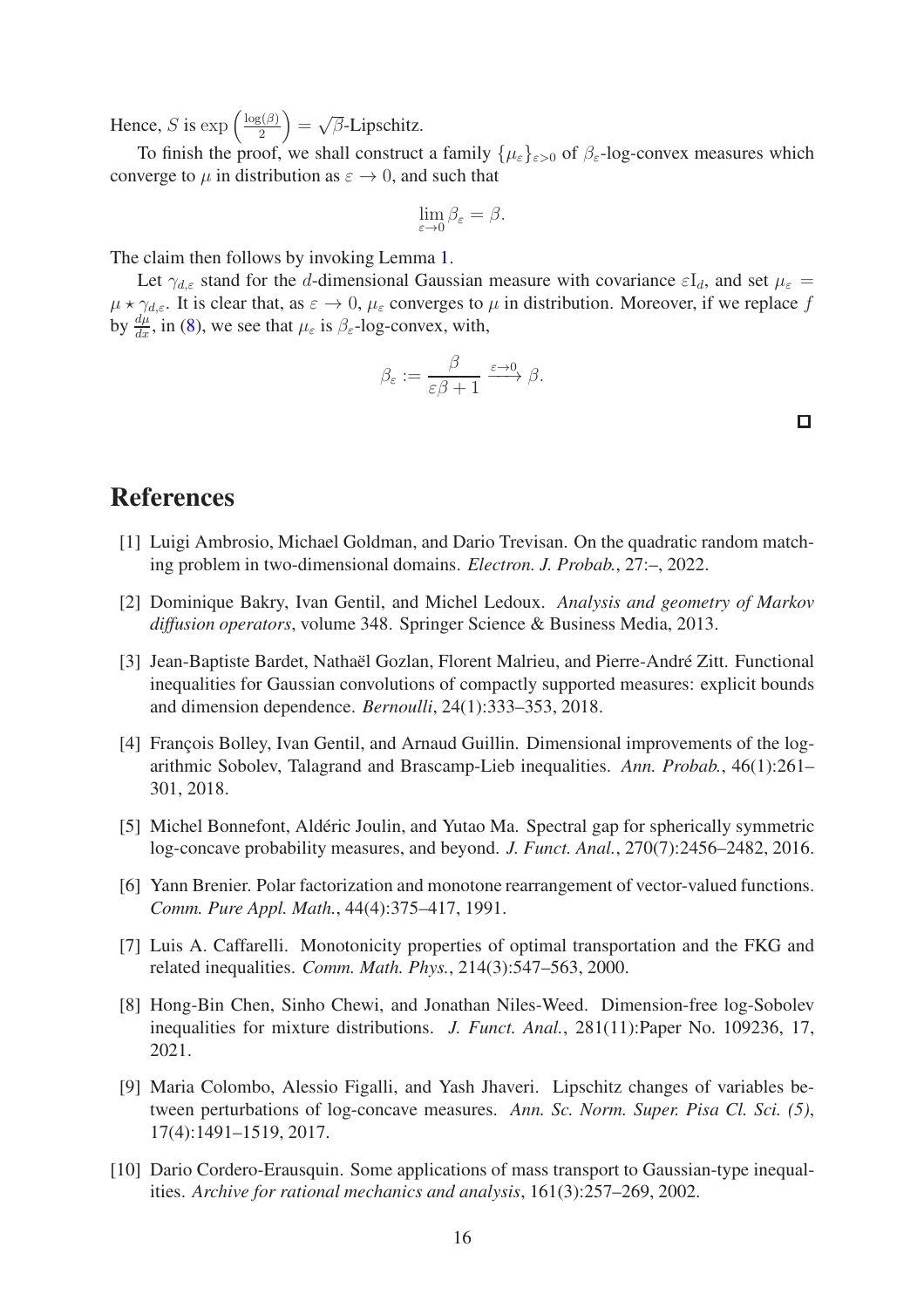- <span id="page-16-14"></span><span id="page-16-3"></span>[11] Alan Frieze and Ravi Kannan. Log-Sobolev inequalities and sampling from log-concave distributions. *Ann. Appl. Probab.*, 9(1):14–26, 1999.
- <span id="page-16-10"></span>[12] Jack K. Hale. *Ordinary differential equations*. Robert E. Krieger Publishing Co., Inc., Huntington, N.Y., second edition, 1980.
- <span id="page-16-8"></span>[13] Jørgen Hoffmann-Jørgensen. Existence of conditional probabilities. *Mathematica Scandinavica*, 28(2):257–264, 1971.
- [14] Ravi Kannan, László Lovász, and Miklós Simonovits. Isoperimetric problems for convex bodies and a localization lemma. *Discrete & Computational Geometry*, 13(3-4):541–559, 1995.
- <span id="page-16-5"></span><span id="page-16-0"></span>[15] Young-Heon Kim and Emanuel Milman. A generalization of Caffarelli's contraction theorem via (reverse) heat flow. *Math. Ann.*, 354(3):827–862, 2012.
- <span id="page-16-4"></span>[16] Bo'az Klartag and Eli Putterman. Spectral monotonicity under gaussian convolution. *arXiv preprint arXiv:2107.09496*, 2021.
- <span id="page-16-16"></span>[17] Alexander V Kolesnikov. Mass transportation and contractions. *arXiv preprint arXiv:1103.1479*, 2011.
- [18] Albert W. Marshall, Ingram Olkin, and Barry C. Arnold. *Inequalities: theory of majorization and its applications*. Springer Series in Statistics. Springer, New York, second edition, 2011.
- <span id="page-16-11"></span><span id="page-16-7"></span>[19] James Melbourne and Cyril Roberto. Transport-majorization to analytic and geometric inequalities. *arXiv preprint arXiv:2110.03641*, 2021.
- <span id="page-16-9"></span>[20] Dan Mikulincer and Yair Shenfeld. The Brownian transport map. *arXiv preprint arXiv:2111.11521*, 2021.
- [21] Emanuel Milman. Spectral estimates, contractions and hypercontractivity. *J. Spectr. Theory*, 8(2):669–714, 2018.
- <span id="page-16-6"></span>[22] Joe Neeman. Lipschitz changes of variables via heat flow. *arXiv preprint arXiv:2201.03403*, 2022.
- <span id="page-16-13"></span>[23] Donal O'Regan. *Existence theory for nonlinear ordinary differential equations*, volume 398 of *Mathematics and its Applications*. Kluwer Academic Publishers Group, Dordrecht, 1997.
- <span id="page-16-1"></span>[24] F. Otto and C. Villani. Generalization of an inequality by Talagrand and links with the logarithmic Sobolev inequality. *J. Funct. Anal.*, 173(2):361–400, 2000.
- <span id="page-16-2"></span>[25] L. E. Payne and H. F. Weinberger. An optimal Poincaré inequality for convex domains. *Arch. Rational Mech. Anal.*, 5:286–292 (1960), 1960.
- <span id="page-16-12"></span>[26] Filippo Santambrogio. *Optimal transport for applied mathematicians*, volume 87 of *Progress in Nonlinear Differential Equations and their Applications. Birkhäuser/Springer,* Cham, 2015. Calculus of variations, PDEs, and modeling.
- <span id="page-16-15"></span>[27] Adrien Saumard and Jon A. Wellner. Log-concavity and strong log-concavity: a review. *Stat. Surv.*, 8:45–114, 2014.